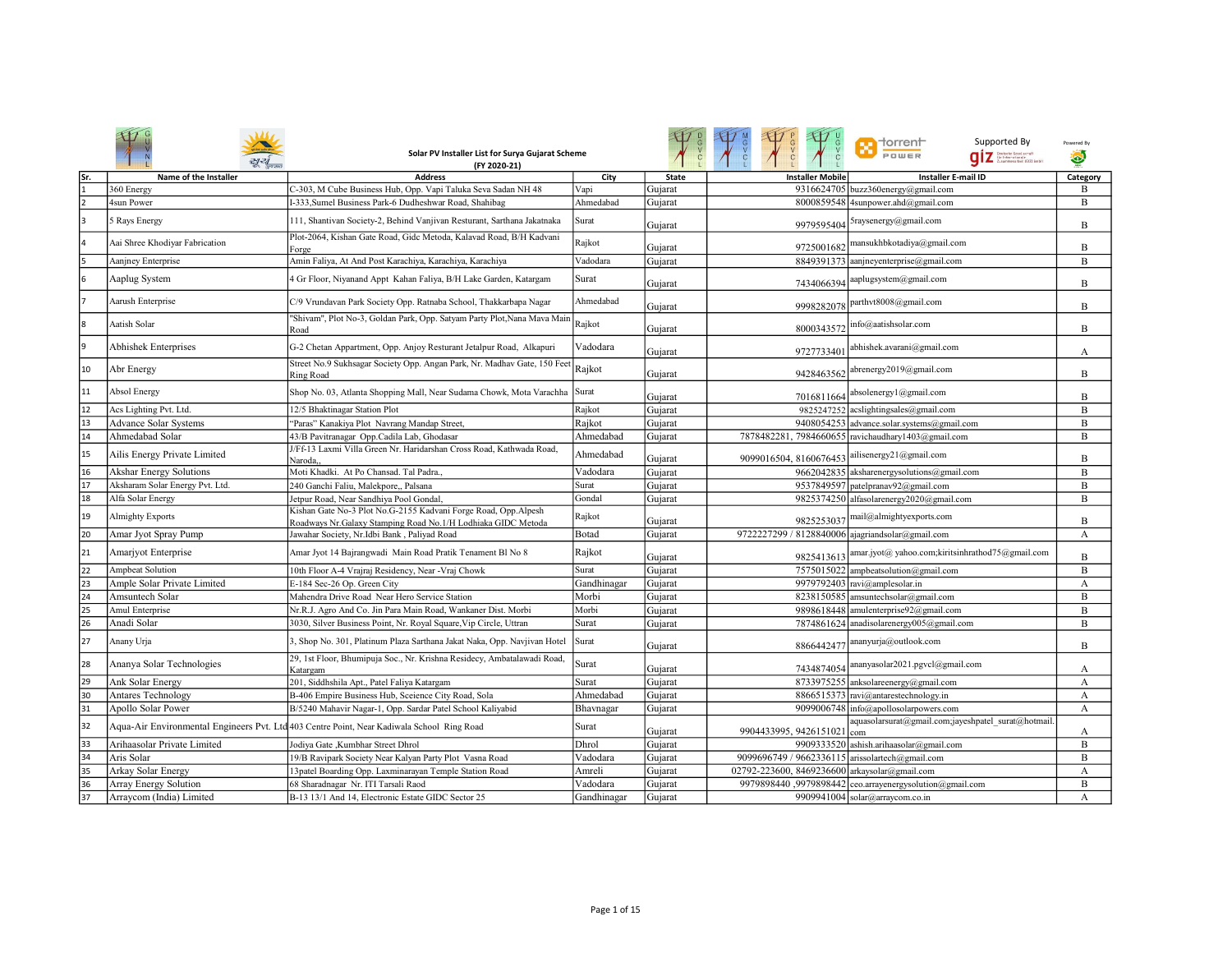|     |                                            | Solar PV Installer List for Surya Gujarat Scheme<br>(FY 2020-21)                                       |             |              |                                                    | <b>Th</b> dorrent<br>Supported By<br>POWER<br><b>QİZ</b> Statistic Southernit         | Powered By<br>۵  |
|-----|--------------------------------------------|--------------------------------------------------------------------------------------------------------|-------------|--------------|----------------------------------------------------|---------------------------------------------------------------------------------------|------------------|
| Sr. | Name of the Installer                      | <b>Address</b>                                                                                         | City        | <b>State</b> | <b>Installer Mobile</b>                            | <b>Installer E-mail ID</b>                                                            | Category         |
| 38  | Arun Solar Service                         | 1a 1st Floor, Pushptara App. Opp.Rajan Nagar Atul Road Abrama                                          | Valsad      | Guiarat      | 9427119484, 9904604047 arunsolar057@gmail.com      |                                                                                       | A                |
| 39  | Australian Premium Solar (India) Pvt. Ltd. | Tajpur, Nh-08,, Prantij, Sabarkantha                                                                   | Sabarkantha | Gujarat      |                                                    | 9512022101, 9512100151 systems@australianpremiumsolar.co.in                           | A                |
| 40  | Automation & Engineering Services          | B-83, GIDC, Electronic Estate, Sector-25                                                               | Gandhinagar | Gujarat      |                                                    | 9328152926 vijay@acdriveindia.com                                                     | B                |
| 41  | Avatar Solar Pvt. Ltd.                     | Plot No 152 Sahkar Colony, Sector-25                                                                   | Gandhinagar | Gujarat      |                                                    | 9724051075 falgun@avatarsolar.com                                                     | B                |
| 42  | Avee Energy                                | 27-A Fourth Floor, Ajanta Commercial Center, Above Oswal Restaurant<br>Ashram Road                     | Ahmedabad   | Gujarat      | 9898233244                                         | dhavalpatel1973@yahoo.in                                                              | B                |
| 43  | Avi Appliances Pvt Ltd.                    | 65,66, Narayan Industrial Estate Opp. Raipur Mill Compound Saraspur                                    | Ahmedabad   | Gujarat      | 9265603472                                         | jain_pritam@hotmail.com                                                               | А                |
| 44  | Avirat Energy Pvt. Ltd.                    | Shop No 4, Opp. Pramukh Darshan Apartment Amrut Nagar Main Road                                        | Junagadh    | Gujarat      |                                                    | 9697443344 aviratenergy@gmail.com                                                     | B                |
| 45  | <b>B</b> G Patel Enterprise                | 117 Patel Street At-Sarsana Po-Takarma Ta-Olpad                                                        | Surat       | Gujarat      | 9727456708, 9727781117 bgpatel7453@gmail.com       |                                                                                       | B                |
| 46  | <b>Backbone Electricals</b>                | Shop No-117 First Flor Nakshtra-7 Bapa Sitaram Chowk Raiya Road                                        | Rajkot      | Gujarat      |                                                    | 9638961315 backbone.electricals@gmail.com                                             | B                |
| 47  | <b>Badal Industries</b>                    | 36/5/1 G.I.D.C. Visnagar                                                                               | Mehsana     | Gujarat      | 9824594844, 02765-230580 badalindustries@gmail.com |                                                                                       | B                |
| 48  | <b>Bala Enterprise</b>                     | House No 370, Pipli Faliya, Kachhiwad                                                                  | Nadiad      | Gujarat      |                                                    | 9724338934 balaenterprise0120@gmail.com                                               | B                |
| 49  | Bansari Enterprise                         | Bansari5-Silvergold Residency Opp. Govani Chhatralaya, Nana Mava Main<br>Road                          | Rajkot      | Gujarat      | 9825010262                                         | bansarienterprise262@gmail.com                                                        | B                |
| 50  | Bapa Sitaram Renewable Energy              | 317 Samved Complex, Jail Road                                                                          | Bhavnagar   | Gujarat      |                                                    | 9925557878 bapasitaramenergy@gmail.com                                                | $\boldsymbol{A}$ |
| 51  |                                            | Bapa Sitaram Solar Power Private Limited 3rd Floor 317, Samved Complex Opp. A Division Police Station, | Bhavnagar   | Gujarat      |                                                    | 8511362222, 8128737878 bapasitaramsolarpower@gmail.com                                | B                |
| 52  | <b>Bapasitaram Electrical</b>              | 14/A, Chandrabhaga Society, Behind Swaminarayan Temple Nava Vadaj                                      | Ahmedabad   | Gujarat      | 9879844684                                         | besolarenergy3386@gmail.com                                                           | B                |
| 53  | Basp Enterprise Pvt. Ltd.                  | Cellar-1 New Amar Asso 14-Adarsh Coop Housing Soc., Swastik Crossroad<br>Navrangpura                   | Ahmedabad   | Gujarat      | 9824604547                                         | baspenterprise@gmail.com                                                              | B                |
| 54  | <b>Believer Renewal Energy</b>             | A-5,302 Krishna Township Near Sudama Chok, Mota Varachha                                               | Surat       | Gujarat      |                                                    | 7434972242 bre.solar20@gmail.com                                                      | B                |
| 55  | Benchmark Agencies Private Limited         | Basement Shantam Near Havmor Restaurant Navrangpura                                                    | Ahmedabad   | Gujarat      |                                                    | 9157449443 tarang28@gmail.com                                                         | B                |
| 56  | <b>Better Energies LLP</b>                 | Sf, Pl No A-25, Matruchhaya Nana Varachha                                                              | Surat       | Gujarat      |                                                    | 9427013156 gaurav@betterenergies.in                                                   | B                |
| 57  | <b>Bhagwati Electricals</b>                | 12, Bhagwati Shopping Centre, Rajkot Bhavnagar Road, Near Tapadiya<br>Ashram                           | Babra       | Gujarat      |                                                    | 8128565556 bhagwatielectricals99091@gmail.com                                         | B                |
| 58  | Bhaktinandan Power Private Limited         | 10 Main Shopping Centre Sector - 29                                                                    | Gandhinagar | Gujarat      |                                                    | 9879112984, 9724031529 bhaktinandanpower@gmail.com                                    | B                |
| 59  | <b>Bhanu Enterprises</b>                   | Ff-102 Gangotri Shops And Flats Vuda-Samta Road Gotri,                                                 | Vadodara    | Gujarat      |                                                    | 9263635946 akkothari1964@gmail.com                                                    | B                |
| 60  | Bhanu Solar Rooftop                        | 127, Kesarnagar-1, Adipur                                                                              | Kutch       | Gujarat      |                                                    | 7600240535 hitesh@bhanusolar.co.in                                                    | B                |
| 61  | <b>Bharat G Patel</b>                      | A-904, Synergy Tower, Near Vodafone House, Corporate<br>Road, Prahaladnagar,                           | Ahmedabad   | Gujarat      |                                                    | 9974747419 bharatgpatel7784@gmail.com                                                 | B                |
| 62  | Bhaskar Ray Energy                         | 4 Satellite, Bunglow Ram Dev Nagar Road Satellite                                                      | Ahmedabad   | Gujarat      | 9426975552, 079-26921860 bhaskarray018@gmail.com   |                                                                                       | B                |
| 63  | Bhaskar Solar Enterprise                   | B/58, Mahanagar Society, Near Yamuna Mill, Dabhoi Road                                                 | Vadodara    | Gujarat      |                                                    | 8980451231 info.bhaskarsolar@gmail.com                                                | B                |
| 64  | Bhavraj Electric Co.                       | Bhavraj B/20 Mehulnagar 80 Ft. Road Sardar Patel Chowk, Nr. Nency<br>Tower                             | Jamnagar    | Gujarat      | 9898871768                                         | bhavrajele@gmail.com                                                                  | B                |
| 65  | <b>Bison Engineers</b>                     | 141 Beside P.H.C Nh-8 Orwad Udvada,                                                                    | Valsad      | Gujarat      | 7573984542, 8866838963 info@bisonengineers.com     |                                                                                       | B                |
| 66  | <b>Blaze Corporation</b>                   | 301/13rd Floorrudra Plaza Bapasitaram Chowkravapar Road                                                | Morbi       | Gujarat      |                                                    | 9998888776, 9925399000 blazecorporation36@gmail.com                                   | B                |
| 67  | <b>Blaze Group</b>                         | F/18 Omshanti Bunglows And Row Houses Opp. Kalidas Farm                                                | Ahmedabad   | Gujarat      |                                                    | 9824999898, 9512703703 blazegroup.lights@gmail.com                                    | B                |
| 68  | Bons Light Pvt Ltd                         | Plot No. 564 Phase Ii Near Vatva Railway Station, Vatva GIDC Vatva                                     | Ahmedabad   | Gujarat      |                                                    | info@bonslight.com;bons.light@gmail.com;solarroofto<br>8155054410 $ p@$ bonslight.com | А                |
| 69  | <b>Brahmadip Enterprise</b>                | "Shivam",21-A,D.L.B. Society, Opp. S.T. Bus Depot                                                      | Amreli      | Gujarat      |                                                    | 9427230047 brahmadip.solar@yahoo.com                                                  | B                |
| 70  | <b>Bysol Energy Solutions</b>              | K House Nr. New Gandhigram Police Station Opp. Jay Ganesh Ford 150<br>Feet Ringroad                    | Rajkot      | Gujarat      | 7600066662, 9824219074                             | bysolenergy@gmail.com                                                                 | B                |
| 71  | Captain Polyplast Ltd.                     | Ul 25 Royal Complex, Bhutkhana Chowk, Dhebar Road                                                      | Rajkot      | Gujarat      |                                                    | 9909035387 info@captainpolyplast.in                                                   | B                |
| 72  | Ceyone Solar                               | 20/1 Kailsah Estste 3 Opp Amc Garden, Viratnagar Odhav                                                 | Ahmedabad   | Gujarat      | 7567646788, 7984394778 ceyonesolar@gmail.com       |                                                                                       | А                |
| 73  | Chemitex Exports Pvt Ltd                   | 204 Shobhraj Complex, Waghawadi Road                                                                   | Bhavnagar   | Gujarat      | 9099940535, 9426205119 shrijichem@hotmail.com      |                                                                                       | A                |
| 74  | Citizen Solar Pvt Ltd                      | 711-712 Sakar- 2, Ellisbridge Corner, Ashram Road                                                      | Ahmedabad   | Gujarat      | 9825144499, 9879010077 tsjain@citizensolar.com     |                                                                                       | A                |
| 75  | Compass Energies                           | 4 Nikunj Society B/H Mehta Park Kadampalli, Nanpura,                                                   | Surat       | Guiarat      |                                                    | 9974458840 abhishek@compassenergies.in                                                | B                |
| 76  | Corwind Renergy LLP                        | Vadadla Road, Opp. Meldi Mata Mandir At-Vadadla Ta-Petlad                                              | Anand       | Gujarat      |                                                    | 9428490118 corwind.renergy@gmail.com                                                  | A                |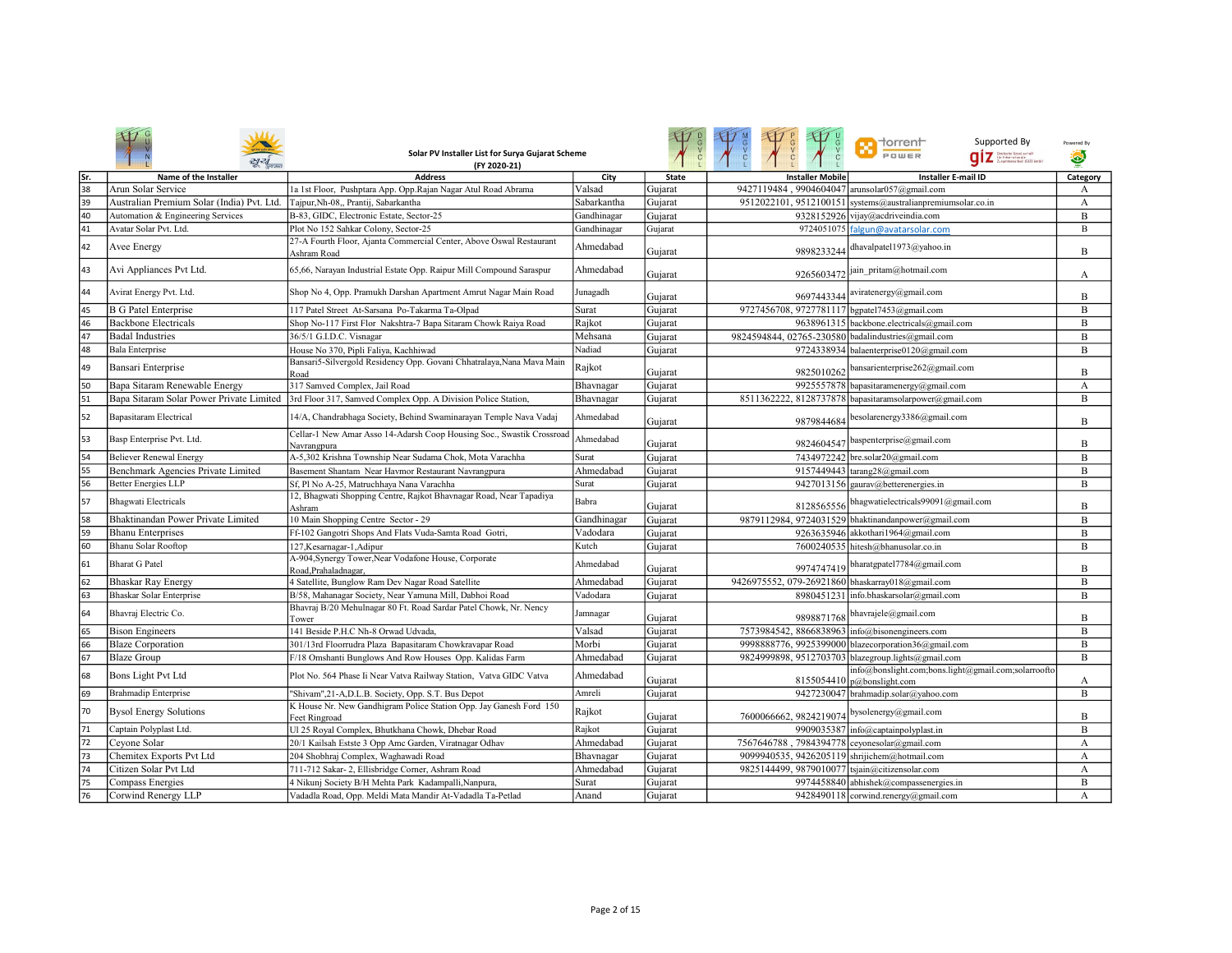|     |                                        | Solar PV Installer List for Surya Gujarat Scheme<br>(FY 2020-21)                              |             |              |                                               | <b>n</b> dorrent<br>Supported By<br>POWER                                                   | Powered By<br>O |
|-----|----------------------------------------|-----------------------------------------------------------------------------------------------|-------------|--------------|-----------------------------------------------|---------------------------------------------------------------------------------------------|-----------------|
| Sr. | Name of the Installer                  | <b>Address</b>                                                                                | City        | <b>State</b> | <b>Installer Mobile</b>                       | <b>Installer E-mail ID</b>                                                                  | Category        |
| 77  | Cosmic Energy And Engineering          | 25, Ground Floor, Chandra Parkash Co Ho. Society Vibhag-2, Kankaria                           | Ahmedabad   | Gujarat      | 7984721299                                    | contact.cosmicenergy@gmail.com                                                              | B               |
| 78  | Cosmic Power Tech                      | 1101, Earth Arise, Sarkhej, Gandhinagar Highway, Makarba                                      | Ahmedabad   | Gujarat      |                                               | 8469063990 cosmicpowertech@gmail.com                                                        | B               |
| 79  | Crystal Solar Energy                   | 41 Madhumalti Co.Op. Society Vejalpur                                                         | Ahmedabad   | Gujarat      |                                               | 9662698656 info@crystalsolarenergy.com                                                      | А               |
| 80  | Crystasol Energy Solutions Pvt. Ltd.   | Ff-1, Vrundalay Avnue, N/R Laxmipura Police Station Laxmipura,<br>Subhanpura                  | Vadodara    | Gujarat      | 9974167994                                    | n.s.pathak18@gmail.com                                                                      | А               |
| 81  | D Force Power                          | A-7, Nokariyat Society Alau Road                                                              | Botad       | Gujarat      | 9979638097                                    | shakti7jasdan@gmail.com                                                                     | B               |
| 82  | Delta Solar Energy                     | A-302 Kelly Residency Nr. Galaxy Circle Pal                                                   | Surat       | Gujarat      | 9998039128                                    | deltasolarenergy1@gmail.com                                                                 | B               |
| 83  | Devasyam Enterprise LLP                | Maruti Avenue, B 12, Opp. Tirupati Society G.S.T. Road, Ranip                                 | Ahmedabad   | Gujarat      | 9106684467                                    | abpatel4318@gmail.com                                                                       | B               |
| 84  | Devdeep Electricals                    | 109 Nishal Center Pal Village Road Pal                                                        | Surat       | Gujarat      |                                               | 9726879009 devdeepelectricals@gmail.com                                                     | B               |
| 85  | Devyami Automatic Pumps And Controls P | 203 Radha Kishan Appt B/S Hdfc Bank, Deep Chamber Cross Roads,<br>Manjalpur                   | Vadodara    | Gujarat      | 9825029877, 9925226611                        | greensoluctions@devyami.com                                                                 | А               |
| 86  | Dhanlaxmi Electric Co                  | OTR No L 2/54 M Yard Hudco OTR                                                                | Rajkot      | Gujarat      | 9727506537, 7403999991                        | dhanlaxmisolar2020@gmail.com                                                                | B               |
| 87  | Dhruv Enterprise                       | A-104 Samrat Campus Nr. L.P.Savani School. Pal Road                                           | Surat       | Gujarat      |                                               | 9825123335 dhruv.enterprise@aol.com                                                         | $\, {\bf B}$    |
| 88  | Diman Overseas Private Limited         | A 412 Mon Deal Heights Beside Hotel Novotel, Near Iskon Circle S G<br>Highway Ramdev Nagar    | Ahmedabad   | Gujarat      | 9909928959                                    | vishal@dimansolar.com                                                                       | А               |
| 89  | Dishachi Energy                        | 24, Anand Vatika Shopping, Satellite Road, Mota Varachha                                      | Surat       | Gujarat      |                                               | 9898762600 dishachienergy@gmail.com                                                         | B               |
| 90  | D-Light Solar Energy LLP               | 1st Floor, 36 Vrundavan Society, B/H Bhojalram Chowk, Mota Varachha                           | Surat       | Gujarat      |                                               | 9687083836 dlightsolar@gmail.com                                                            | B               |
| 91  | Drashta Power Consultants Pvt. Ltd.    | 402, Aniket Complex, Nr. Girish Cold Drink, Navrangpara                                       | Ahmedabad   | Gujarat      |                                               | 8154070298 as@drashtapower.com                                                              | A               |
| 92  | Drays Energy Solutions                 | 75-Khodiyar Nagar Near Laxman Nagar, Puna-12                                                  | Surat       | Gujarat      | 7802893258, 8780223358 draysenergy@gmail.com  |                                                                                             | А               |
| 93  | Dsp Solar Technologies                 | 304 Suramya Appartment Piplod                                                                 | Surat       | Gujarat      | 9879284007, 9327172017 dspsolartech@gmail.com |                                                                                             | B               |
| 94  | Eco Energy                             | 172 Sai Ashish Society - 2 Tadwadi, Rander Road                                               | Surat       | Gujarat      |                                               | 9909947641 niteshvashi@ecoenergygroup.in                                                    | B               |
| 95  | <b>Ecowatt Energy</b>                  | A/30 Vasudev Park Near Swaminarayan Mandir New Naroda                                         | Ahmedabad   | Gujarat      |                                               | 9978638437 ecowattenergy18@gmail.com                                                        | B               |
| 96  | Ee Electric Co.                        | 112 Arthik Bhavan, Gondal Road                                                                | Rajkot      | Gujarat      |                                               | 9825309907 eelectricrjt@gmail.com                                                           | A               |
| 97  | Efarm International Pvt. Ltd.          | Jashan, At Navisendhani Po Junisendhani,, Navi Sendhani                                       | Banaskantha | Gujarat      | 9723610012                                    | info.efarmenergy@gmail.com                                                                  | B               |
| 98  | Efficient Enertech Private Limited     | 2nd Floor Noble Plaza 2 15 Bhaktinagar Station Road Opp Dr Dahyabhai<br>Clinic                | Rajkot      | Gujarat      | 9099924989, 9925624989                        | maulesh@efficientenergyindia.com                                                            | B               |
| 99  | <b>Efforts Enterprises</b>             | 708-709, Blue Chip Complex, Near Vadodara Stock Exchange, Sayajigunj                          | Vadodara    | Gujarat      | 7600764466                                    | admin@effortsgroup.in                                                                       | B               |
| 100 | Elec Power                             | 2037 Westfield Shopping Ghod-Dod Road                                                         | Surat       | Gujarat      |                                               | 9033963362 elec.power9@gmail.com                                                            | B               |
| 101 | Electro Line                           | 9 Amardeep Apartment Nr. Jayratna Bldg Cross Rd, R.V. Desai Road                              | Vadodara    | Gujarat      |                                               | 9825287179 solar@electrolineindia.com                                                       | А               |
| 102 | <b>Elios Energy</b>                    | A/2, Aangan Residency Girirajpark, Timbawadi,,                                                | Junagadh    | Gujarat      |                                               | 8866700289 info@eliosenergy.co.in                                                           | B               |
| 103 | Elite Energy Solutions                 | 10 Satyamev Royal Nr. Pramukh Zion Bunglows Sargasan Cross Road                               | Gandhinagar | Gujarat      | 7226024441                                    | milan@eliteenergy.co.in                                                                     | B               |
| 104 | Ellume Solar Pvt. Ltd                  | Tf/07 Shantam Green Commercial Complex, Nr. Raneshwar Temple, Vasna-<br><b>Bhavli</b> Road    | Vadodara    | Gujarat      |                                               | veenit.panchal@ellumesolar.com;<br>8369995941, 75730 03110 rajendra.damania@ellumesolar.com | B               |
| 105 | Emisun Solar Private Limited           | G28 Vishal Commercial Complex Shri Ram Hospital Street, Veraval Main<br>Road Veraval (Shapar) | Rajkot      | Gujarat      | 7874603633, 6351571313                        | care@emisun.in                                                                              | А               |
| 106 | Emrox Electrotech                      | 113, Shiromani Complex, Kavi Nanalal Marg, Bhupendra Road', Opp.<br>Bapu's Bawala             | Rajkot      | Gujarat      | 9898605080                                    | emroxlighting@gmail.com                                                                     | B               |
| 107 | Energetic Solar                        | 53 Jawahar Society R.V. Desai Road                                                            | Vadodara    | Gujarat      |                                               | 9537137427 energeticsolar03@gmail.com                                                       | B               |
| 108 | Energy Asset Solution Pvt Ltd          | 809-811 Prashwanath Business Park Nr Prahladnagar Garden Prahladnagar                         | Ahmedabad   | Gujarat      | 7623011137, 9825098956                        | ashutosh@energyasset.in                                                                     | А               |
| 109 | <b>Energy Equipments</b>               | Plot No.5208 Phase-4, Road No.T-1 (Towards Ramol)                                             | Ahmedabad   | Gujarat      |                                               | 9909923110 energysolar58@gmail.com                                                          | $\, {\bf B}$    |
| 110 | Enerzytech Induatries Private Limited  | A-10, Tulsi Estate, Opp. Bhagyoday Hotel, Changodar                                           | Ahmedabad   | Gujarat      |                                               | 7069088999, 9727139999 deep.bhojani@enerzytech.com                                          | A               |
| 111 | Enjoy Technology                       | 155 Hansvihar Soc Yogichowk Puna Road                                                         | Surat       | Gujarat      | 9727718887, 9726788877                        | info@enjoysolar.in                                                                          | А               |
| 112 | <b>Enrich Engineering Solutions</b>    | 408nishal Shopping Centergreen City Road Pal                                                  | Surat       | Gujarat      |                                               | 9016503671 globus.we@gmail.com;ees.snehal@gmail.com                                         | B               |
| 113 | Enwatech Soution Pvt Ltd               | Gf-27, 28, 40 Sitaram Super Market Opp. Prakruti Resort Chhani Road                           | Vadodara    | Gujarat      | 9909929089 mail.com                           | enwatechsolutionpvtltd@gmail.com;info.enwatech@g                                            | B               |
| 114 | Equinox Solar Pvt. Ltd.                | 910-911 The Spire Nr. Ayodhya Chowk, 150 Feet Ring Road                                       | Rajkot      | Gujarat      | 7573044080, 02812977373 info@equinoxsolar.in  |                                                                                             | А               |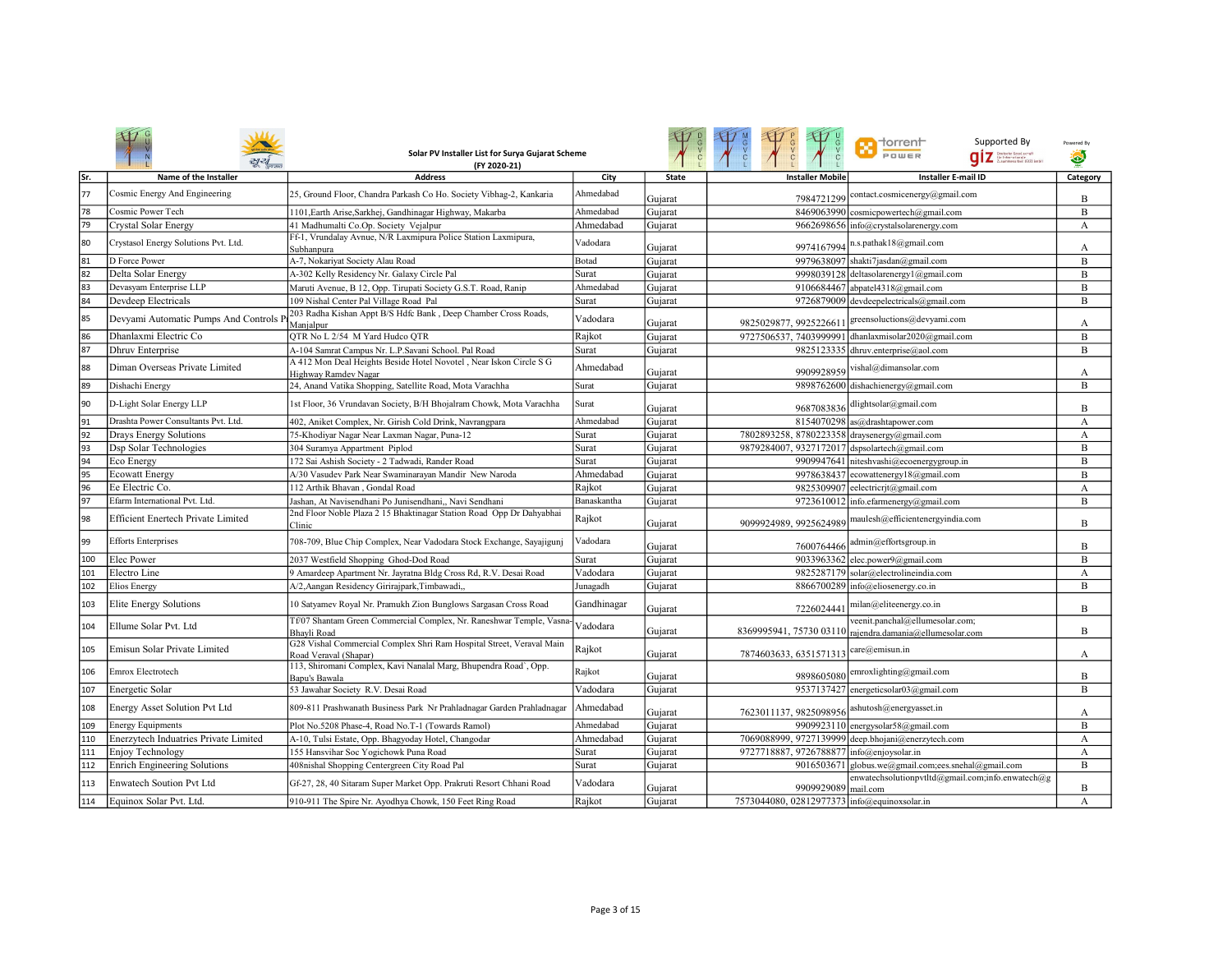|      |                                    | Solar PV Installer List for Surya Gujarat Scheme<br>(FY 2020-21)                                               |             |              |                                                        | ⊣orren⊢<br>Supported By<br>POWER<br>.<br>Grintschr Gesel.comatt<br>Graummenarbeit (G12) Embl | Powered By<br>۵ |
|------|------------------------------------|----------------------------------------------------------------------------------------------------------------|-------------|--------------|--------------------------------------------------------|----------------------------------------------------------------------------------------------|-----------------|
| lSr. | Name of the Installer              | <b>Address</b>                                                                                                 | City        | <b>State</b> | <b>Installer Mobile</b>                                | <b>Installer E-mail ID</b>                                                                   | Category        |
| 115  | <b>Ethical Engineering</b>         | Sitaram Park, Block No 12/7, Nr. Gokulnagar, Jakatnaka                                                         | Jamnagar    | Gujarat      |                                                        | 9033407196 ethicalengineering18@gmail.com                                                    | B               |
| 116  | Euro Solar Energy Industries       | Plot No 125, GIDC Ganeshpura, Modasa                                                                           | Arvalli     | Gujarat      |                                                        | modasaeurosolar@gmail com;<br>9558823245 eurosolarindustries@gmail.com                       | B               |
| 117  | Euro Solar System                  | 835/P3 Opp. Ruby Coach Nr, Premier Synthetics Rakanpur Tal: Kalol,                                             | Gadhinagar  | Gujarat      |                                                        | 7573030219 eurosolarsystem@gmail.com                                                         | A               |
| 118  | Eurolite Solar                     | Indian Electro Compound B/H Bholenath Timber Channi Jakatnaka Circle.<br>Tp-13                                 | Vadodara    | Gujarat      | 749007847                                              | harshil.patel@euroliteindia.com                                                              | А               |
| 119  | <b>Evitus Energy Solutions</b>     | 34/264, Gujarat Housing Board, Kalapi Nagar, Asarwa                                                            | Ahmedabad   | Gujarat      |                                                        | 8156006133 evitusenergysolutions@gmail.com                                                   | B               |
| 120  | Evotar Technologies Pvt Ltd        | 20 Sukrut Industrial Estate Memco Char Rasta Naroda Road                                                       | Ahmedabad   | Gujarat      | 9825148859, 9426335145                                 | info@evotartech.com, yash.bhatt@evotartech.com                                               | А               |
| 121  | <b>Excel Electrical Infra</b>      | Dwarkesh Chhabhaya 51 Shabari Bunglows, Nikol Naroda Road                                                      | Ahmedabad   | Gujarat      |                                                        | 9586350065 c.dwarkesh2501@gmail.com                                                          | B               |
| 122  | Farmson Enviro Care                | 135 Pushkar Industrial Estate Phase I. Vatva Gidc ramol-Vatva Road                                             | Ahmedabad   | Gujarat      |                                                        | 9687692733 maulik@farmsonsolar.com                                                           | А               |
| 123  | Ferus Energies Co.                 | Ghoghavadar Road, Jay Mamra Factory                                                                            | Gondal      | Gujarat      |                                                        | 9913341168 info@ferusenergies.com                                                            | B               |
| 124  | Flame Solren                       | 301 Suryakiran Apartment Nr. P. P. Savani School Hirabaug Varachha<br>Road.                                    | Surat       | Gujarat      | 7227973798                                             | ankit.flamesolren@gmail.com                                                                  | А               |
| 125  | Foursun Solar                      | 4/11 Patel Nagar, 80 Feet Road                                                                                 | Rajkot      | Gujarat      |                                                        | 9979899494 sagarpipaliya@foursunsolar.co.in                                                  | A               |
| 126  | Frelit Energy Private Limited      | A/33 Jalaramdham Society Nr Riddhisiddhi Society Manjalpur                                                     | Vadodara    | Gujarat      | 9167626754, 9998622330 frelitenergy@gmail.com          |                                                                                              | B               |
| 127  | <b>Friendly Footprints LLP</b>     | 614 Neptune Edge Neptune Campus, Alkapuri                                                                      | Vadodara    | Gujarat      |                                                        | 7874833399 infosolar.ff@gmail.com                                                            | B               |
| 128  | <b>Fusion Technologies</b>         | F-35 Iscon Galaxy Mall, Nr-Avsar Partyplot Modhera Road                                                        | Mehsana     | Gujarat      |                                                        | 8200697067   p.d. patel 410@gmail.com                                                        | B               |
| 129  | G S Construction                   | C-301 Silver Crest Near Green Arcade Pal Adajan                                                                | Surat       | Gujarat      |                                                        | 9824460484, 7433943464 g.s.construction07@gmail.com                                          | A               |
| 130  | G8 Solar Energy LLP                | B-609 Signature 2, Nr Sanand Chokdi Sanand Road Sarkhej, Ahmedabad<br>Sarkhei                                  | Ahmedabad   | Gujarat      | 9825226249, 8469799979 g8solarenergy@gmail.com         |                                                                                              | B               |
| 131  | Gajanand Energy Infra              | 11/1/201 Gf, Dharti Avnue Shooping Center, Modhera Road                                                        | Mehsana     | Gujarat      |                                                        | 9023801658 gajanandenergyinfra@gmail.com                                                     | B               |
| 132  | Gajgati Steel And Energy Pvt. Ltd. | G-11 Bhatar Trade Center, B Building Althan, Bhatar Road                                                       | Surat       | Gujarat      |                                                        | 9879555577 sals@gajati.com                                                                   | B               |
| 133  | Gandhi Energy Pvt Ltd              | 05 Ratnam Building Opp. Chandra Colony CG Road                                                                 | Ahmedabad   | Gujarat      | 37097, 9460452129, 9825226499 amilyagnik1967@gmail.com |                                                                                              | B               |
| 134  |                                    | Gandhi Solar And Engineering Private Limi <sup>344</sup> Third Floor S9 Square Opp. Lotus Aura Sama Savli Road | Vadodara    | Gujarat      |                                                        | 7016112189 gandhi.solar@gmail.com                                                            | B               |
| 135  | Ganesh Corporation                 | 541/2saurabh Society Sector-23                                                                                 | Gandhinagar | Gujarat      |                                                        | 9979856236 ganeshcorporation3003@gmail.com                                                   | A               |
| 136  | Garuda Power                       | 26, Shyam Residency, Post-Kudasan                                                                              | Gandhinagar | Gujarat      |                                                        | 9016555765 garudapower26@gmail.com                                                           | B               |
| 137  | Gayatri Solar Energy               | 24, Niravnagar,, Umraj                                                                                         | Bharuch     | Gujarat      |                                                        | 8866778940 info@gayatrisolarenergy.com                                                       | B               |
| 138  | Gayatri Transformer Service        | 02-A First Floor Madhav Complex Nr. R. C. Technical Institute, Ghatlodia                                       | Ahmedabad   | Gujarat      |                                                        | 9998141244 gayatri_transformer@yahoo.com                                                     | B               |
| 139  | Gaytri Electric Works              | 11, Harshad Complex, B/H Hotal Lajwanti, Highway Road                                                          | Palanpur    | Gujarat      |                                                        | 9726699529 patelnikunj6102@gmail.com                                                         | B               |
| 140  | Geetanjali Industries              | 23yamuna Industrial Estateopp. Shakriba Party Plot, Jamfalwadi Road<br>C.T.M                                   | Ahmedabad   | Gujarat      | 88662000620, 7698889987                                | jaskoenergy@gmail.com                                                                        | B               |
| 141  | Global Solar Energy                | F-3 Silver Palace Opp. Jubelidharamshala Station Road                                                          | Amreli      | Gujarat      |                                                        | $6352312323$ globalsolar99@gmail.com                                                         | А               |
| 142  | Go Green Solar                     | B/24 Krishna Row House Opp Om Township, Pasodara Gam, Kamrej                                                   | Surat       | Gujarat      |                                                        | 9033996494 info@gogreen-solar.in                                                             | B               |
| 143  | Go Solar Energy                    | Sp No 18, Vaikunth Complex, Nr Mahesh Complex, Waghodia Dabhoi<br><b>Ring Road</b>                             | Vadodara    | Gujarat      | 7201020123                                             | go4solar4energy@gmail.com                                                                    | B               |
| 144  | Golden Rays Energy                 | 2/C - G.Floor Ranchhod Krupapatel Ind. Soc. Katargam                                                           | Surat       | Gujarat      |                                                        | 9898063630 info@goldenraysenergy.com                                                         | B               |
| 145  | Goldi Solar Private Limited        | 101, 21st Century Building, Nr. World Trade Centre, Ring Road, Surat                                           | Surat       | Gujarat      |                                                        | 7211172774 alpesh.d@goldi.one                                                                | А               |
| 146  | Grace Renewable Energy Pvt Ltd     | 43/103 The Chambers Near Tgb Hotel S.G.Highway Bodakdev                                                        | Ahmedabad   | Gujarat      | 9825013358, 7573977071 manishbagadia@gmail.com         |                                                                                              | A               |
| 147  | <b>Gravity Energy</b>              | 321, Silver Business Hub, Nr. Bapasitaram Chowk, Simda Canal Road,<br>Yogi Chowk, Surat                        | Surat       | Gujarat      | 7698386062                                             | gravitysolarenergy@gmail.com                                                                 | B               |
| 148  | Gre Electronics Pvt.Ltd            | Plot No.: 423 GIDC-Ii Dediyasan,                                                                               | Mehsana     | Gujarat      | 9825070480, 9909925740 info@greindia.com               |                                                                                              | A               |
| 149  | Green E Technologies               | 121 Shreeji Pravesh Soc. Opp Narmada Colledge Tvara                                                            | Bharuch     | Gujarat      |                                                        | 8866208770 green3e@live.com                                                                  | B               |
| 150  | Green Earth Solar                  | 132, 133- Ratnadeep Complex Diamond Market Aveda Gate                                                          | Botad       | Gujarat      | 9624616516, 9723076250 info.ges2015@gmail.com          |                                                                                              | A               |
| 151  | Green Energy                       | 304 Pragati Complax 150 Feet Ring Road, Near Giriraj Hospital                                                  | Rajkot      | Gujarat      |                                                        | 9426529559 greenenergy123@gmail.com                                                          | А               |
| 152  | Green Era Enertech Private Limited | Plot No.8 Balaji Indusrial Estate, Nr Ganesh Weigh Bridge Manda Dungar<br>Road                                 | Rajkot      | Gujarat      | 8866269543, 9427724665                                 | greenera.solarenergy@gmail.com                                                               | А               |
| 153  | Green Feeds                        | 36/2GIDC Makarpura Abhishek Complex, A-Wing1st Floor Shop No 5                                                 | Vadodara    | Gujarat      |                                                        | 9426780778 greenfeedsolar@gmail.com                                                          | А               |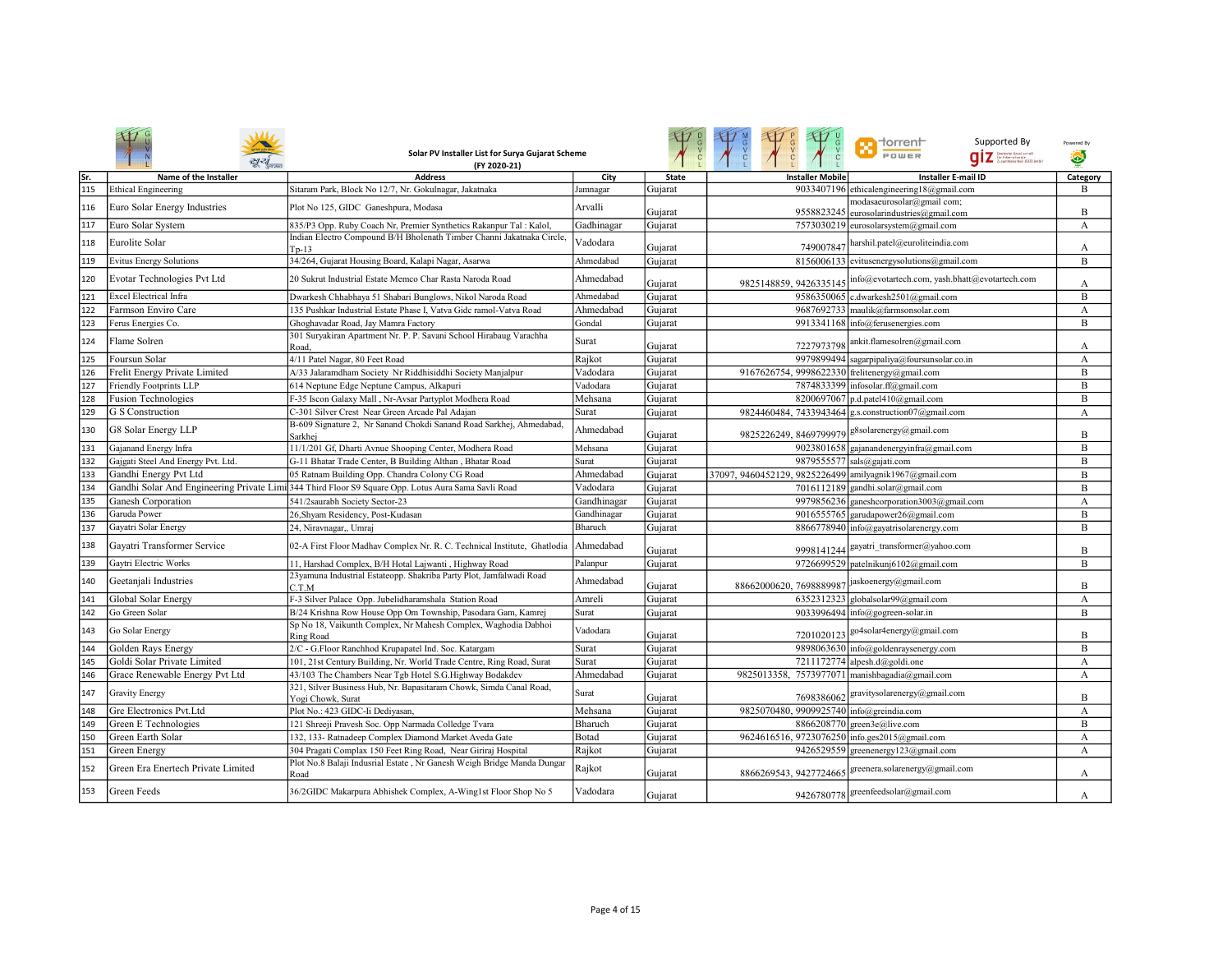|     |                                      | Solar PV Installer List for Surya Gujarat Scheme<br>(FY 2020-21)                                                                |             |              |                                                  | Supported By<br><b>Torrent</b><br>POWER<br><b>QIZ</b> Stetistic Georgia cont | Powered By<br>۵ |
|-----|--------------------------------------|---------------------------------------------------------------------------------------------------------------------------------|-------------|--------------|--------------------------------------------------|------------------------------------------------------------------------------|-----------------|
| Sr. | Name of the Installer                | <b>Address</b>                                                                                                                  | City        | <b>State</b> | <b>Installer Mobile</b>                          | <b>Installer E-mail ID</b>                                                   | Category        |
| 154 | Green Home Solar Power Solutions     | A/18 Hardik Commercial Centernear Railway Gride B/H Tulsi Cinema                                                                | Anand       | Gujarat      |                                                  | 8320030525 chetandx@gmail.com                                                | $\mathbf{B}$    |
| 155 | Green Solar Energy Enterprises       | 57, Forchune North, B/H Ghamthi Hotel Nr. Getco Sub Station, Nana<br>Chiloda Cross Road, Naroda Ring Road, Nana Chiloda, Naroda | Ahmedabad   | Gujarat      | 9712909823 / 9898106237 om                       | vipul patel608@yahoo.com,vipul.patel608@hotmail.c                            | B               |
| 156 | Green Sun Energy                     | 5-6-7 Dipawali Center 2nd Floor, Opp. Old High Court, Bob Lane, Income<br>Tax Cross Road                                        | Ahmedabad   | Gujarat      | 9274525232                                       | teamgreensun@gmail.com                                                       | B               |
| 157 | Green Tech Solar Corporation         | B/4 Swapnalok Apartment Opp Bank Of Baroda Karelibaug,                                                                          | Vadodara    | Gujarat      |                                                  | 9979652010 / 9664794793 greentechsolarindia@gmail.com                        | B               |
| 158 | Green Watt Energy                    | 11, Evershine Complex Zanzarda Chokdi,                                                                                          | Junagadh    | Gujarat      |                                                  | 9913853055 greenwatt.inn@gmail.com                                           | B               |
| 159 | Green Wave Energy Solution           | G.F. Shop No-11 Maruti Arcade Opp.Bhumi Cold Drinks Pariya, Opp Dedal<br>Patiya, Olpad                                          | Surat       | Gujarat      |                                                  | 9724870870 greenwaveenergysolution00@gmail.com                               | B               |
| 160 | Greenarch Solar Pvt. Ltd.            | R.H A06, Sumannagari Godhni Rly, Godhni                                                                                         | Nagpur      | Maharashtra  |                                                  | 9879362766 greenarchsolar@gmail.com                                          | B               |
| 161 | Greenbrilliance Renewable Energy LLP | Plot No-1408 GIDC Estate Waghodiya                                                                                              | Vadodara    | Gujarat      |                                                  | 9033399658 jay.patel@gbreenergy.com:contact@gbreenergy.com                   | А               |
| 162 | Greencube Energies Private Limited   | 17, Jyoti Park, Stadium Road Motera Sabarmati,                                                                                  | Ahmedabad   | Gujarat      | 9106836019, 9409645764 nirankush@gcepl.in        |                                                                              | B               |
| 163 | Greeneable Solar Solution            | 20 Gokuldham, Soc. Near Ratnasagar Vidhyalaya, Chhaprabhatha Road                                                               | Surat       | Gujarat      | 7567279320, 9913168126 greeneablesolar@gmail.com |                                                                              | B               |
| 164 | Greenland                            | Shop No C-107, First Floor, City Center, Plot No-101 Near Toyota<br>Chemicals, Silvassa Road, Bhadakmora                        | Vapi        | Gujarat      | 9825545043                                       | greenlandsolar.projects@gmail.com                                            | B               |
| 165 | Greennetic Renewable Pvt. Ltd.       | B/3, Vraj Vihar-2, Nr. Star Bazaar Opp. Palatial Bunglow, Satellite                                                             | Ahmedabad   | Gujarat      |                                                  | 9998479358 sales.greenneticrenewable@gmail.com                               | B               |
| 166 | Grevanas Industries Pvt. Ltd.        | G104, Devnanndan Parishar 1, Opp. IOC Pump, Adalaj                                                                              | Gandhinagar | Gujarat      |                                                  | 9408715033 greyanasindustries@gmail.com                                      | $\, {\bf B}$    |
| 167 | Growth Power                         | 70, Gopinath Society, India Colony Road, Bapunagar                                                                              | Ahmedabad   | Gujarat      |                                                  | 9724959244 solar@growthpower.co.in                                           | B               |
| 168 | <b>Gs Powertech</b>                  | Ground Floor, 192 Sarita Vihar Society-1, Puna, Bombay Market Road                                                              | Surat       | Gujarat      |                                                  | 7567438385 info.gspowertech@gmail.com                                        | B               |
| 169 | Gujarat Energy                       | Ug-39atlanata Shopping Mallalthan-Bhimrsd Canal Road Althan,                                                                    | Surat       | Gujarat      | 9998946494, 9998222522 gujaratenergy69@gmail.com |                                                                              | B               |
| 170 | Gujarat Sun Energy                   | B-103 Devdutt Residency, Near Narnarayan Bungalow Chenpur Road, New<br>Ranip                                                    | Ahmedabad   | Gujarat      | 9825608662, 9714945566                           | info.gujaratsunenergy@gmail.com                                              | B               |
| 171 |                                      | Gupta Industrial Maintenance Services Pvt. 3rd Floor Chanakaya Complex, Near Vaniyawad Circle                                   | Nadiad      | Gujarat      |                                                  | 9879806111 yash@gimsindia.com, sales@gimsindia.com                           | A               |
| 172 | Gurukrupa Solar And Agro Industries  | L-585 G.I.D.C. Estate Opp.Odhav Post Office Odhav,                                                                              | Ahmedabad   | Gujarat      | 9328854525 / 7600932820 vishal@vishal-group.com  |                                                                              | $\, {\bf B}$    |
| 173 | Gwe Infra Projects Private Limited   | 4th Floor 407 Nishal Shopping Center, Green City Road Pal                                                                       | Surat       | Gujarat      |                                                  | 9726198989 dhaval.gwe@gmail.com                                              | A               |
| 174 | H & S Enginering                     | D-6 Tarunnagar Part-1, Opp. Highlandpark Hotel, Gurukulroad                                                                     | Ahmedabad   | Gujarat      |                                                  | 7069820897, 8980818699 hsengineering9698@gmail.com                           | B               |
| 175 | Hari Om Engineering                  | Near Bhavnagar Railway Crossing                                                                                                 | Botad       | Gujarat      |                                                  | 8140771700 nikhilpunani.np@gmail.com                                         | B               |
| 176 | Hari Om Solar Energy                 | Bhagavati Society Gurukrupa Ta And Dis Anand At And Post - Gamdi, At<br>And Post-Gamdi                                          | Anand       | Gujarat      |                                                  | 9428490890 prajapativr697@gmail.com                                          | B               |
| 177 | Haripriy Industries                  | 4/B Milan Industrial Estate, Nr. Chhani Jakat Naka                                                                              | Vadodara    | Gujarat      |                                                  | 9725022146 haripriyindustries@gmail.com                                      | А               |
| 178 | Harsha Abakus Solar Pvt. Ltd.        | NH-8A, Sarkhej-Bavla Road, P.O. Changodar                                                                                       | Ahmedabad   | Gujarat      |                                                  | 9512033645 falgun.shah@harsha-abakus.com                                     | A               |
| 179 | Heaven Solar Energy Private Limited  | 204 Anupam Square Mahadev Chowk Mota Varachha                                                                                   | Surat       | Gujarat      |                                                  | 75674 20323 pgvcl.heavensolar@gmail.com                                      | А               |
| 180 | Heemsol Energy System Pvt Ltd        | B-301 Sakal-24 Tp-44, Near Savita Green Party Plot Chandkheda                                                                   | Ahmedabad   | Gujarat      | 9898167732, 07927680122                          | dipti@heemenergy.com                                                         | А               |
| 181 | Heliopath Solar Technologies         | L-7/75 Vijaynagar Harniroad                                                                                                     | Vadodara    | Gujarat      | 8238664332                                       | enquiry.heliopath@gmail.com                                                  | B               |
| 182 | <b>Helios Natural Energy</b>         | 103 Vrundavan Complex Opp. Krushnakunj, Kudasan                                                                                 | Gandhinagar | Gujarat      | 9099757987, 9558306217 heliosenergy01@gmail.com  |                                                                              | A               |
| 183 | Helios Selene                        | 02/B-5, Simandhar Enclave, Jantanagar Road,, Pavapuri, Ghatlodiya                                                               | Ahmedabad   | Gujarat      |                                                  | 7600132252 jaybhatt.86@gmail.com                                             | B               |
| 184 | Hemali Electricals                   | 301 Santram Mall Santram City Kadi Dist                                                                                         | Kadi        | Gujarat      |                                                  | 9979874161 hemalielect@gmail.com                                             | B               |
| 185 | Hi Tech Transpower Private Limited   | 10 Navarangpara, Opp Prima Product Mavdi Plot                                                                                   | Rajkot      | Gujarat      |                                                  | 2812368376 info@hitechprofile.com                                            | A               |
| 186 | Hindustan Solar And Power Pack       | 45, Snehsagar Society Pat-2, Abrama Road, Mota Varachha                                                                         | Surat       | Gujarat      |                                                  | 9426159972 hindustansolar86@gmail.com                                        | B               |
| 187 | Hi-Tech Energy                       | Amarnagar-1 Chandreshnagar Main Road Nr. Ashopalav Park Mavdi Plot                                                              | Rajkot      | Gujarat      | 8128988878, 8200097697                           | hitechenergy17@gmail.com                                                     | B               |
| 188 | Hitech Solar                         | 73 Madhuvan Soc. Near Ambica Krupa Society Ranip                                                                                | Ahmedabad   | Gujarat      |                                                  | 7600059073 jayesh@hitechsolar.in                                             | B               |
| 189 | <b>Hitesh Light Decoration</b>       | N 1, Kalparru Flats Part-2 Mirambica Road Naranpura,                                                                            | Ahmedabad   | Gujarat      |                                                  | 9879016016 hiteshlightdecor@gmail.com                                        | B               |
| 190 | Hypotenuse Energy                    | B-18 Sopan Apartment Bh. Wonder Point Complex, CTM NH-8                                                                         | Ahmedabad   | Gujarat      |                                                  | 9558907897, 9106734083 ankit@hypotenuseenergy.com                            | B               |
| 191 | Icon Energy                          | FF/07, Rangsagar Shopping Center Opp. Ashirwad Tenament, Sardar Patel<br>Chowk,, Saijpur Bogha, Krishnanagar                    | Ahmedabad   | Gujarat      | 9909999162                                       | harsh@iconenergy.in                                                          | B               |
| 192 | <b>Imperium Powertech</b>            | 11, Satkeval Nagraj Bungalows, Opp. Chankya School, Nr. Ashwamegh<br>Society, Sukan Cross Road, Nikol                           | Ahmedabad   | Gujarat      |                                                  | 9825024644 sales@imperiumpowertech.in                                        | B               |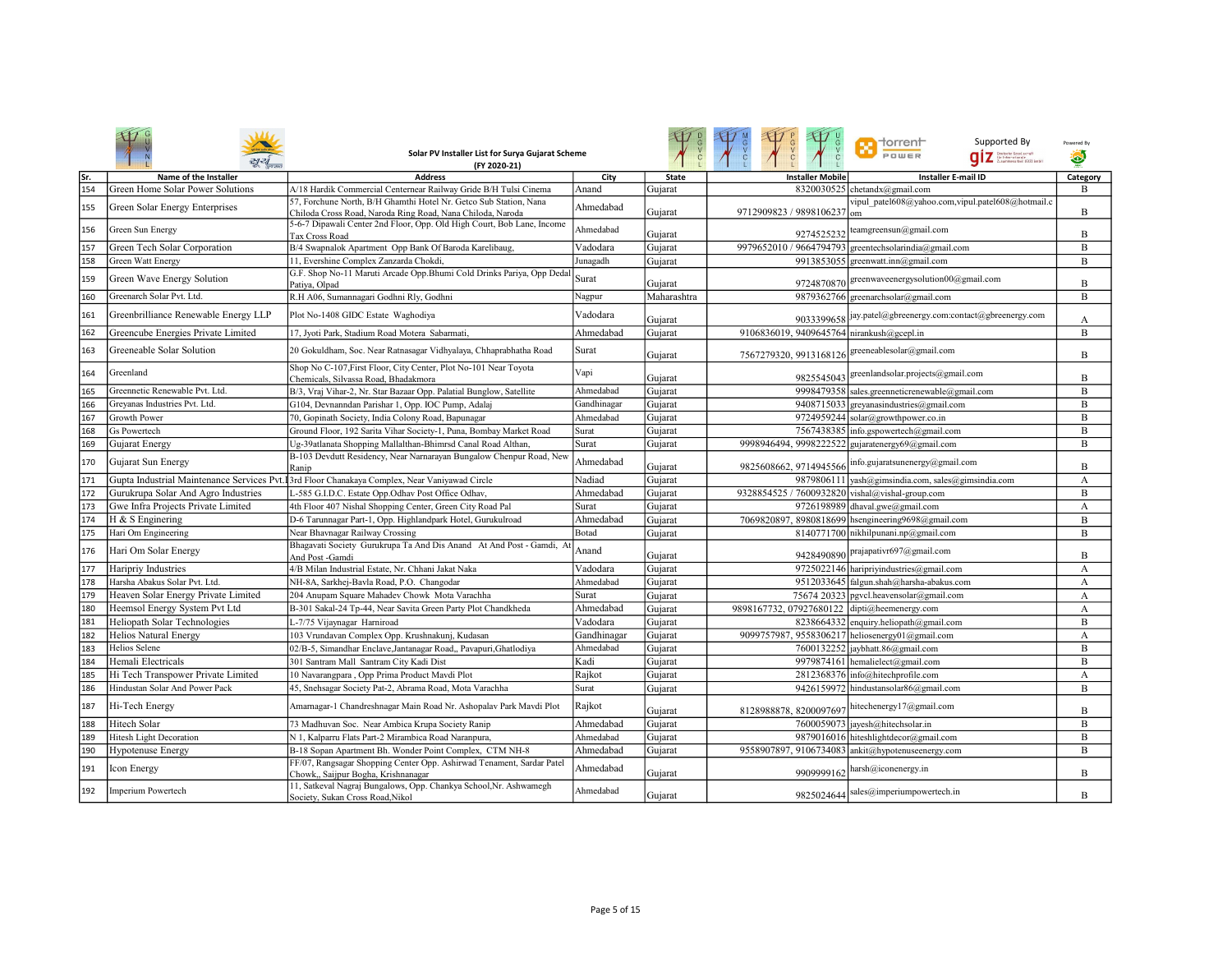|     |                                            | Solar PV Installer List for Surya Gujarat Scheme<br>(FY 2020-21)                              |                 |              |                                             | $\blacksquare$ Torrent<br>Supported By<br>POWER<br>.<br>Grutschs Gesel.com.ft<br>Zusammenarbeit (G12) Smbl | Powered By<br>۵ |
|-----|--------------------------------------------|-----------------------------------------------------------------------------------------------|-----------------|--------------|---------------------------------------------|------------------------------------------------------------------------------------------------------------|-----------------|
| Sr. | Name of the Installer                      | <b>Address</b>                                                                                | City            | <b>State</b> | <b>Installer Mobile</b>                     | <b>Installer E-mail ID</b>                                                                                 | Category        |
| 193 | <b>Infinity Solar</b>                      | 64, Gopinath Ro-House, Opp. Hari Om Mill, Vedroad, Katargam                                   | Surat           | Gujarat      |                                             | 8000555768 infinity.solar01@gmail.com                                                                      | B               |
| 194 | <b>Infinity Solar</b>                      | Shop No. 1/2, Monali App 5 Navjyot Park Main Road, Nr Giriraj Hospital                        | Rajkot          | Gujarat      | 9429687770, 7405051909                      | nfinitysolar2018@gmail.com                                                                                 | B               |
| 195 | Infrax International                       | 303-Sanskar Heights, Nr. Mavdi Circle, 150 Ft Ring Road                                       | Rajkot          | Gujarat      |                                             | 9408751996 info@infraxinternational.com                                                                    | B               |
| 196 | <b>Inox Solar Energy</b>                   | Ff-56 3rd Floor Samruddhi Bhavan Opp. Bombay Petrol Pump Gondal<br>Road                       | Rajkot          | Gujarat      | 9904604041                                  | noxsolarenergy@gmail.com                                                                                   | B               |
| 197 | <b>Integrity Design Engineering</b>        | 623GIDC Halol                                                                                 | Halol           | Gujarat      |                                             | 9638888049 neelpathak19@gmail.com                                                                          | B               |
| 198 | Inventrik Enterprise                       | Plot - 129 To134, Gajanand Market, Near Railway Crossing, At Gobri Lake<br>Palnpur            | Palanpur        | Gujarat      | 8238085000, 7490034326                      | kapil@inventrik.co.in                                                                                      | А               |
| 199 | Isun Solar Pvt. Ltd.                       | 254, Jasal Complex Nanawati Chowk, 150 Ft Ring Road                                           | Rajkot          | Gujarat      |                                             | 9727807459 mkt.isunsolar@gmail.com                                                                         | B               |
| 200 | Italiya Solar                              | 11 1st Floor Laxmidham Socity Amabatalavadi Katargam                                          | Surat           | Gujarat      | 9909284408                                  | italiyasolar@gmail.com                                                                                     | B               |
| 201 | B Power Solar                              | Plot No 19/20b/H Maruti Hotelrto Check Post Radhanpur Highway Aakhol<br>Nani Deesa, Deesa     | Deesa           | Gujarat      | 9998666052                                  | bhavesh6052@gmail.com                                                                                      | B               |
| 202 | J K Sales                                  | Shop No: F/1-2, Desai Market M.G Road                                                         | Bardoli         | Gujarat      |                                             | 9427722839 j.k.sales29@gmail.com                                                                           | B               |
| 203 | J P Enterprise                             | 2 Turning Point Opp. Dadasaheb Derasar Kalanala                                               | Bhavnagar       | Gujarat      |                                             | 9824220210, 9824290055 jpenterprise2007@gmail.com                                                          | B               |
| 204 | S Company                                  | 2nd Floor, Laxminagar Nursery, Opp. Prajapativas, Stadium, Motera,<br>Sabarmati               | Ahmedabad       | Gujarat      |                                             | 9998332272 Jscompany9@gmail.com                                                                            | B               |
| 205 | . J. Patel                                 | Plot No.5 Shiv Society Near Natural Park, Airport Road Subhasnagar                            | Bhavnagar       | Gujarat      | 8347225555, 9824879359 jjpatel005@gmail.com |                                                                                                            | A               |
| 206 | Jai Ganga Solar Energy Private Limited     | 2-Kailashpati Society New Nehrunagar Main Road Dheber Road, Atika<br>(South)                  | Rajkot          | Gujarat      | 9909323239                                  | jaigangasolarenergy@gmail.com                                                                              | B               |
| 207 | Jaimax Sunbim Pvt Ltd                      | I-104, Mahalxmi-02 Pethapur Chokadi, Pethapur                                                 | Gandhinagar     | Gujarat      | 8980024050, 9924644471                      | jaimaxsunbim@gmail.com                                                                                     | А               |
| 208 | Jalaram Tv Center                          | Bhagvati Krupa Opp. Homegard Office (Akhada, Mahuva Road                                      | Savarkundala    | Gujarat      | 9427906050                                  | tvcsolar@gmail.com                                                                                         | B               |
| 209 | Jalark Solar Solutions Opc Private Limited | Darbar Falivu Kamla Ta, Nadiad Dist                                                           | Nadiad          | Gujarat      | 9426661857                                  | nfojalark@gmail.com                                                                                        | B               |
| 210 | Jangid Solar Energy Private Limited        | Plot No K1 442 05 G.I.D.C. Opp. P.R. Sons GIDC, Vithal Udyognagar                             | Anand           | Gujarat      | 776, 02692 234776, 7990047641               | info@jsepl.in                                                                                              | A               |
| 211 | Jansa Solar Solutions Pvt Ltd              | 701 Avdesh House Opp Gurudwara Thaltej                                                        | Ahmedabad       | Gujarat      |                                             | 9998000769 nimit@kaptaru.co.in                                                                             | B               |
| 212 | Jay Enterprise                             | Registered Office, House No-3-1-93, Sanatan Temple Road Madhapar-<br>Navavas.                 | Bhuj            | Gujarat      | 9879516380                                  | solosunenergy@gmail.com                                                                                    | B               |
| 213 | Jayraj Solar LLP                           | Shop No. 4 Building No. 2, C.M. Residency Honey Park Road, Adajan                             | Surat           | Guiarat      | 9033963450, 9769623419                      | tejas@jayrajsolar.com;mukesh@jayrajsolar.com                                                               | A               |
| 214 | Jigs Electrical                            | B-503 Shubh Residencyopp.Sanmanpark, Suncity Circle Manjalpur                                 | Vadodara        | Guiarat      | 9979129392                                  | igselectrical@gmail.com                                                                                    | B               |
| 215 | Ji Pv Solar Private Limited                | S U V E R Y No. 236 Plot No. 2 Near Vikas Stove, B/H Hargange Weigh<br>Bridgeveraval (Shapar) | Veraval (Shapar | Gujarat      | 9904821073                                  | rajesh@jjpvsolar.com                                                                                       | А               |
| 216 | Kaizen Now                                 | Ul/15 Farideal House, Opp. Jain Dairy, Nr. Swastik Cross Road,<br>Navrangpura                 | Ahmedabad       | Gujarat      | 9978985558                                  | kaizennowahd@gmail.com                                                                                     | B               |
| 217 | Kamdhenu Renewables                        | 33/3/49, New Street Opp Poltry Farm, Lal Bunglow Athwalines                                   | Surat           | Gujarat      |                                             | 8511189994 kamdhenurenewables@gmail.com                                                                    | B               |
| 218 | Karmaa Solar LLP                           | D/39, Vrundavan Township, Opp. Nageshwar Mahadev Temple, Harni<br>Road                        | Vadodara        | Gujarat      | 7405344821                                  | armaasolar27@gmail.com                                                                                     | B               |
| 219 | Kashish Transpower                         | 5dharmaraj Row House B/H Raghuvir School Opp.Panchvati Parknava<br>Naroda, Nava Naroda        | Ahmedabad       | Gujarat      | 9099282527                                  | kashishtrp@hotmail.com,kashishtrp@gmail.com                                                                | B               |
| 220 | Kavishwar Sales And Service                | Shop No.4 Sai Punjan B/H Nandanvan Soc., Nr. Ranchod Park Jahangirpura, Surat                 |                 | Gujarat      | 9825539957, 9484416600                      | kavishwarsales@gamil.com                                                                                   | А               |
| 221 | Kirtan Marketing                           | Opp. Utsav Hotel, Junagadh Road, Jetpur                                                       | Rajkot          | Gujarat      |                                             | 9426240016 kirtanmarketing@gmail.com                                                                       | B               |
| 222 | Kosol Energie Pvt. Ltd.                    | 193 'Kalthia House' Satyagrah Chhavni S.G. Highway Opp. Iscon Mall                            | Ahmedabad       | Gujarat      | 7573001739, 9825207677                      | ovyas@sunray.co.in                                                                                         | А               |
| 223 | Kotson Projects Pvt. Ltd.                  | C-306, Business Park, Pdpu Road, Raysan                                                       | Gandhinagar     | Gujarat      |                                             | 9978909595 kotsonprojects@gmail.com                                                                        | B               |
| 224 | Krisha Solar Solutions                     | 2 Gf Jildhara Complex Nr Mahakali Temple 22 Jagnath Plot,                                     | Rajkot          | Gujarat      |                                             | 9824189168 support@krishasolar.com                                                                         | B               |
| 225 | Krishna Electricals                        | 7 Harikrishna Complex, Vanthali Swami Gate, Timbavadi, Junagadh                               | Junagadh        | Gujarat      |                                             | 9898388933 krishnasolar2021@gmail.com                                                                      | B               |
| 226 | Ksquare Energy                             | 331 - Sahjanandd Business Park, Opp. Merigold Restaurant, SP Ring Road                        | Odhav           | Gujarat      | 9725218147                                  | csquareenergy@gmail.com;mayank.ksquare@gmail.co                                                            | А               |
| 227 | Kunal Power                                | Nh8-B, Tatkal Chokdi, Near HP Petrol Pump, Jetpur                                             | Jetpur          | Gujarat      |                                             | 8511111762 kunalpower9220@gmail.com                                                                        | B               |
| 228 | Kunthu Consultants Pvt Ltd (Opc)           | 304 Daffodils Flats Purshottam Nagar Subhanpura                                               | Vadodara        | Gujarat      | 7405992700 om                               | neelesh@kunthusolar.com;kunthuconsultants@yahoo.c                                                          | А               |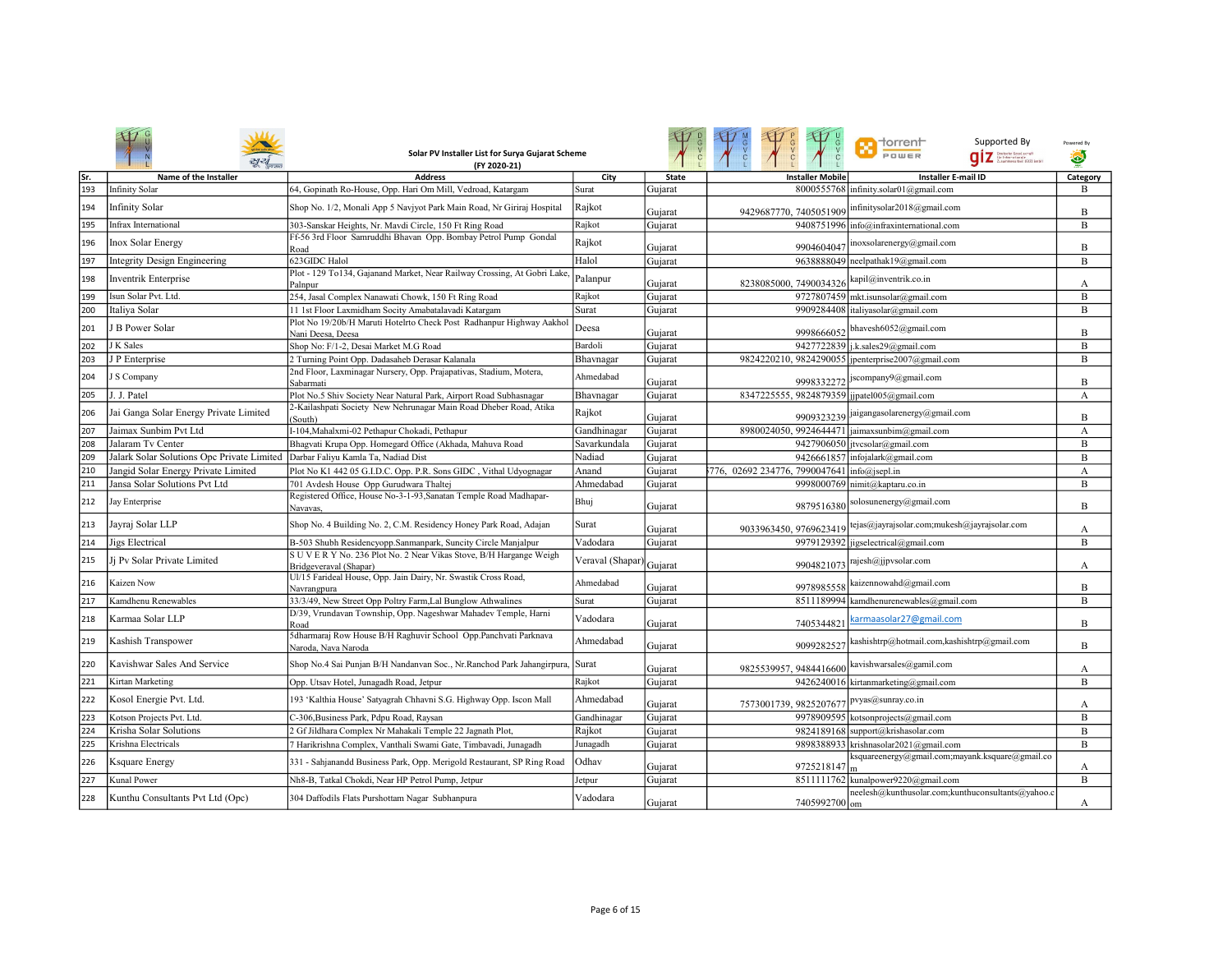|     |                                                                              | Solar PV Installer List for Surya Gujarat Scheme<br>(FY 2020-21)                                     |           |              |                                                  | <b>Th</b> dorrent<br>Supported By<br>POWER<br>.<br>Grifschr Gesel.com.ft<br>Zusammenarbeit (G12) Smbl | Powered By<br>۵ |
|-----|------------------------------------------------------------------------------|------------------------------------------------------------------------------------------------------|-----------|--------------|--------------------------------------------------|-------------------------------------------------------------------------------------------------------|-----------------|
| Sr. | Name of the Installer                                                        | <b>Address</b>                                                                                       | City      | <b>State</b> | <b>Installer Mobile</b>                          | <b>Installer E-mail ID</b>                                                                            | Category        |
| 229 | La Carte Retailers Pvt Ltd                                                   | 1, Mona Park Society, Vastrapur Railway Station Road, Jivraj Park                                    | Ahmedabad | Gujarat      | 9909920700                                       | lacarte $09@$ gmail.com                                                                               | B               |
| 230 | Leeji Solar Energy                                                           | First Floor, Flat No 101, Sundaram Flat D Punit Park Street No-3, 150 Ft<br><b>Ring Road</b>         | Rajkot    | Gujarat      | 9016653486                                       | leejisolar@gmail.com                                                                                  | B               |
| 231 | Lgm Energy And Infracon LLP                                                  | D.M Park Block No 7, Plot No 1-2, B/H Raj Residency Jithariya Hanuman<br>Temple                      | Rajkot    | Gujarat      | 9033343757                                       | gmenergyandinfraconllp@gmail.com                                                                      | B               |
| 232 | Lobel Solar Power System                                                     | 65 Mihir Parlc, O.P Road                                                                             | Vadodara  | Gujarat      |                                                  | 9327007852, 9327007854 info@lobelpower.com;lobelpower@gmail.com                                       | А               |
| 233 | Logictech Solar And Automation Pvt. Ltd.                                     | Sf-11, Sumer Complex, Harinagar Crosssing Gotri Road                                                 | Vadodara  | Gujarat      |                                                  | 9898877373 logictech9898877373@gmail.com                                                              | B               |
| 234 | Luxsoli Technologies Pvt. Ltd.                                               | 20 Saket Soc.Dharampur Road Abrama                                                                   | Valsad    | Gujarat      | 9979885605                                       | info@luxsoli.in                                                                                       | А               |
| 235 | Madhav Energy Solution                                                       | 443 Jagnnath Hosing Board B/H Samta Flats Subhanpura                                                 | Vadodara  | Gujarat      |                                                  | 9408354018 / 7043343511 info.energysolution@gmail.com                                                 | B               |
| 236 | Madhav Enterprise                                                            | A-56, Ananta Savera, Behind Narayan Kathiyawadi Restaurant, Atladara-Bi<br>Road                      | Vadodara  | Gujarat      | 9726029120, 9427466740                           | projects@madhaventerprises.com                                                                        | B               |
| 237 | Madhav Enterprise                                                            | A-192, Surbhi The Royal Town, Near Pasodara-Patiya Kamrej                                            | Surat     | Gujarat      |                                                  | 9913305044 madaventerprisesurat@gmail.com                                                             | B               |
| 238 | Madhav Technicals                                                            | Sheri No.8 131/A Sarita Society Chittra Road,                                                        | Bhavnagar | Gujarat      |                                                  | 9737384121, 7778886103 madhavtechnicals@gmail.com                                                     | А               |
| 239 | Madhavan Automobile                                                          | B-44, Marketing Yard, Chitra                                                                         | Bhavnagar | Gujarat      |                                                  | 9723181015 madhavanautomobile@gmail.com                                                               | B               |
| 240 | Madyson Electrical                                                           | 2/4/44/1, Shah No Pado, Ghivato                                                                      | Patan     | Gujarat      |                                                  | 9998864567 madyson.electrical41@gmail.com                                                             | B               |
| 241 | Mahalaxmi Electricals                                                        | C-107 Supath-2, Near Old Vadaj Bus Stand Ashram Road                                                 | Ahmedabad | Gujarat      |                                                  | 9909287928, 8238914975 mahalaxmi.electricals 07@yahoo.com                                             | A               |
| 242 | Makefast Engineering                                                         | 5- Sardar Nagar, Chakkargadh Road                                                                    | Amreli    | Gujarat      |                                                  | 9601128707 makefastengineering@gmail.com                                                              | B               |
| 243 | Manyah Energy Private Limited                                                | C-5-6 Galaxy Opel Opp Madhhav Homes, Vastral                                                         | Ahmedabad | Gujarat      |                                                  | 9925065224 manyahenergy@gmail.com                                                                     | B               |
| 244 | Maruti Construction Co.                                                      | B-504 Empire Business Hub, Siencity Road, Sola,                                                      | Ahmedabad | Gujarat      |                                                  | 8866357637 marutcc9@gmail.com                                                                         | B               |
| 245 | Maruti Electricals                                                           | C/14 Mrudul Park Society-2 Nr Nilkamal Society Sola Road                                             | Ahmedabad | Gujarat      | 9727474683                                       | info.maruti16@yahoo.com                                                                               | B               |
| 246 | Maruti Solar Power                                                           | 1st Flore Shree Hari Complex Jasdan Road Vinchhiya,                                                  | Rajkot    | Gujarat      |                                                  | 9601905471 marutisolarpower@gmail.com                                                                 | B               |
| 247 | Maruti Technologies                                                          | A-10, Darshanam Homesbehind, B/H Narayan Garden Gotri Road                                           | Vadodara  | Gujarat      |                                                  | 9099962323, 9099962322 sales@maruti-technologies.com                                                  | B               |
| 248 | Md Energies                                                                  | 4, Bhaktinandan Society Ambatalavadi, Katargam                                                       | Surat     | Gujarat      |                                                  | 8530603203 mdenergies01@gmail.com                                                                     | B               |
| 249 | Mechatronik Technologies Pvt Ltd                                             | 204 Aatish Annexe Nr. Samarpan Flats, Gulbai Tekra,                                                  | Ahmedabad | Gujarat      |                                                  | 90330 29394, 8200994691 niket@mechatroniksolar.com                                                    | A               |
| 250 | Mecpower Solutions Private Limited                                           | 5 Akashganga Complex, Nr Vidya Vihar School Shubhanpura                                              | Vadodara  | Gujarat      | 9824037144 / 9328911572 sales@mecpower.in        |                                                                                                       | A               |
| 251 | Meena Solar                                                                  | A-5 Vrund Bunglows Near Shri-Hari Party Plot Manjalpur-GIDC Road<br>Manjalpur,                       | Vadodara  | Gujarat      | 7984637105, 8408944904                           | ripalsonpal@gmail.com                                                                                 | B               |
| 252 | Meera Sun Energies                                                           | 22 Akashdeep Society Hightension Road, Subhanpura                                                    | Vadodara  | Gujarat      | 8200447359, 8511202828 info.meerasunenergies.com |                                                                                                       | A               |
| 253 | Mit Engineers                                                                | 19 Kaveri Estate B/H Plot No 3765 Phase 4 GIDC Vatva                                                 | Ahmedabad | Gujarat      |                                                  | 9824303624 mitengineers@yahoo.co.in                                                                   | A               |
| 254 | Mk Electrical & Co                                                           | 68, Brahman Street At Ralgen,                                                                        | Bhavnagar | Gujarat      |                                                  | 9723675483 mkelectrical.co@gmail.com                                                                  | B               |
| 255 | Mk Electricals                                                               | 5, Anuradha Appartments, Near L.I.C Office, Vasna                                                    | Ahmedabad | Gujarat      |                                                  | 9825349554 digant.shah10@gmail.com                                                                    | B               |
| 256 | Mother Electricals                                                           | 1/146, Post Office Fadiyu Mulav, Mulav, Ta: Padra                                                    | Mulav     | Gujarat      |                                                  | 8128105018 motherelectricals@yahoo.com                                                                | $\overline{B}$  |
| 257 | Mother Power Infra                                                           | F-163 Square One Complexnr-52 Street Road Radhanpur Road<br>Vill:Panchot.                            | Mehsana   | Gujarat      | 6353970979                                       | motherpowerinfra@gmai.com;chetan2384universal@g<br>mail.com                                           | B               |
| 258 | N M Power                                                                    | 6/12 Gundawadi Laxmiwadi Main Road,                                                                  | Rajkot    | Gujarat      | 8141958041                                       | gauravkareliya1@gmail.com                                                                             | B               |
| 259 | Naishav Engineers                                                            | A-303, Amrapali-3 Opp. Shradhdha Petrol Pump, Judges Bunglow Road,<br>Bodakdev                       | Ahmedabad | Gujarat      | 9998880884                                       | /iral@naishavengineers.com                                                                            | B               |
| 260 | Nakoda Products                                                              | Narsinhaji Estate Wadi-Yamuna Mill Road, Pratapnagar                                                 | Vadodara  | Gujarat      | 9925007665, 9825322552                           | punith@nakodaproducts.com                                                                             | А               |
| 261 | <b>Naran Electrical</b>                                                      | 12 Shantivan Twonshio, B/H Ganeshkrupa Society, Adajan                                               | Surat     | Gujarat      | 9427915446                                       | naranelectrical5107@gmail.com                                                                         | B               |
| 262 | National Electricals & Electronics Corporat 113/6 G.I.D.C., Estate Makarpura |                                                                                                      | Vadodara  | Gujarat      | 9429136631, 7984285347                           | ashokpatel@neec.in                                                                                    | А               |
| 263 | Navi Energy                                                                  | 306 Sunshine Complex Nr. Sudama Chowk Mota Varachha.                                                 | Surat     | Gujarat      | 9979435742, 7405437807                           | navienergy@outlook.com                                                                                | B               |
| 264 | Navkar Enterprise                                                            | Shah Ni Khadki, Near Jain Derasar, Kheda                                                             | Kheda     | Gujarat      |                                                  | 7046655563 navkarenterprise1012@gmail.com                                                             | B               |
| 265 | Neelam Micro Electronics                                                     | 2nd Floor Shree Commercial Building, Above Sanjay Art Rashtriya Shala<br>Road Corner, Dr Yagnik Road | Rajkot    | Gujarat      | 9824042405                                       | neelammicro@yahoo.co.in                                                                               | A               |
| 266 | Neety Euro Asia Solar Energy                                                 | 4 Shree Nagar Society Opp. Golden Triangle, Near SP Stadium Road                                     | Ahmedabad | Gujarat      |                                                  | 9909999443 info@nease.in                                                                              | A               |
| 267 | Nes Energy Solutions                                                         | 1/A Shambhupark Societynear Vijay Nagar School Rly Crossingnava Vadaj                                | Ahmedabad | Gujarat      | 9825071551, 9376128320                           | hardik.nes@gmail.com                                                                                  | А               |
| 268 | Network Solution                                                             | 215, Jay Khodiyar Com Center, Rajputpara Main Road                                                   | Rajkot    | Guiarat      |                                                  | 9227007007 network.solution.raj@gmail.com                                                             | $\mathbf{A}$    |
| 269 | Newyork Eng Co.                                                              | Ganesh Sales Street Mavdi Kankot Road, Mavdi                                                         | Rajkot    | Gujarat      |                                                  | 9824206059 akashenergy44@gmail.com                                                                    | B               |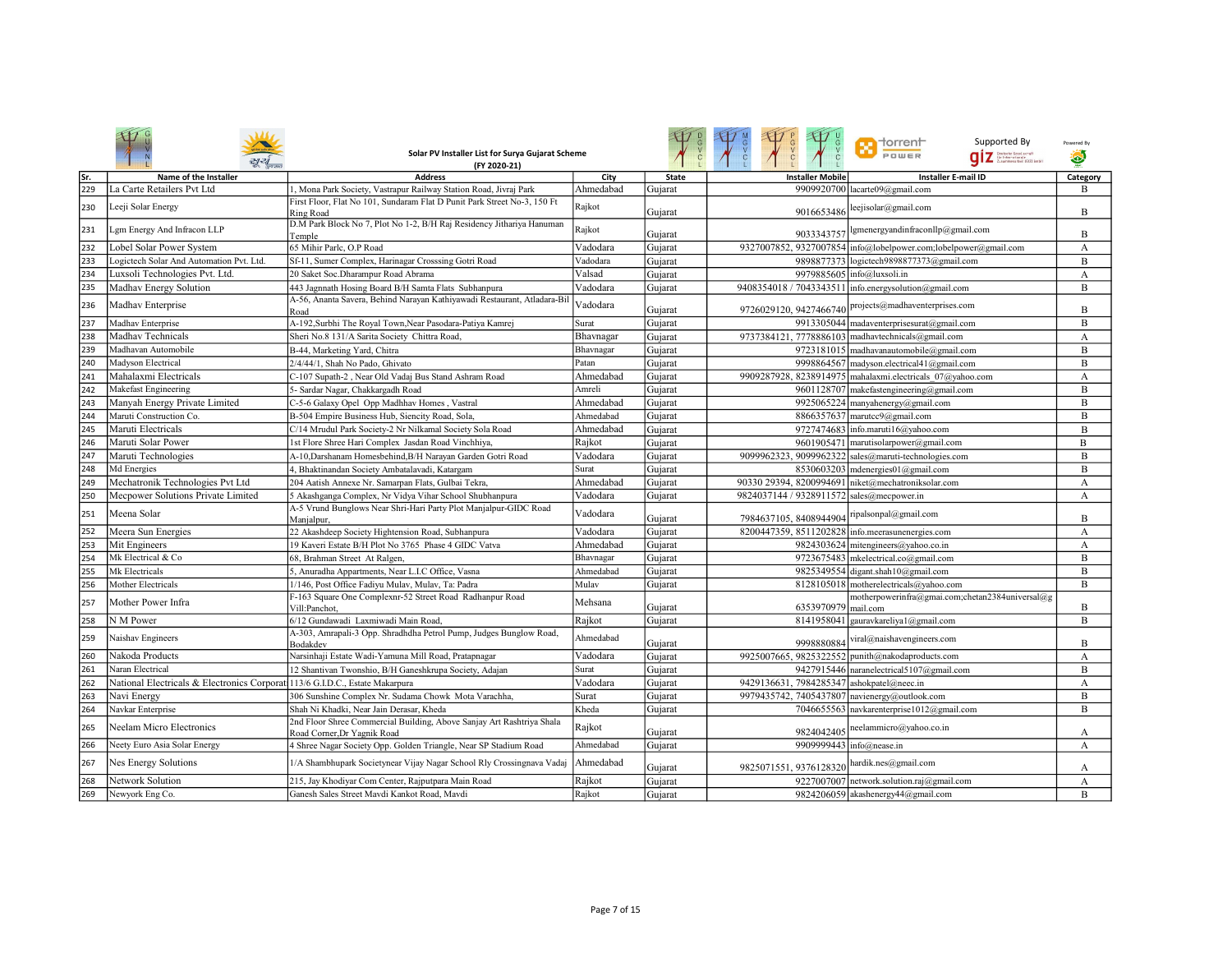|     |                                         | Solar PV Installer List for Surya Gujarat Scheme<br>(FY 2020-21)                                |               |              | A CO                                                | <b>T</b> dorrent<br>Supported By<br>POWER<br>Dzutsche Gesel, sonaft<br>für Internationale<br>Zusammenarbeit (G12) Smbl | Powered By<br>$\bullet$ |
|-----|-----------------------------------------|-------------------------------------------------------------------------------------------------|---------------|--------------|-----------------------------------------------------|------------------------------------------------------------------------------------------------------------------------|-------------------------|
| Sr. | Name of the Installer                   | <b>Address</b>                                                                                  | City          | <b>State</b> | <b>Installer Mobile</b>                             | <b>Installer E-mail ID</b>                                                                                             | Category                |
| 270 | Nidhi Electricals                       | 27, V.N. Park Society, Opp. Deepkala Mall, Three Hanuman Road                                   | Deesa         | Gujarat      |                                                     | 9409322020 thakkarumang82@gmail.com                                                                                    | B                       |
| 271 | Nil Electronics                         | S-3meghdhanush Complexopp.Hotel Shivam Adajan Patiya                                            | Surat         | Gujarat      |                                                     | 9825143171 nilelectronics@vahoo.com                                                                                    | A                       |
| 272 | Nish Techno Projects Pvt. Ltd.          | C-20/2, Road No-15, Hojiwala Industrial Estate, Sachin-Palsana Road                             | Surat         | Gujarat      |                                                     | 9909972827 info@groupnish.com                                                                                          | B                       |
| 273 | Northgreen Energy Pvt. Ltd.             | C-1/9 Sagar Appartments, Nr. Shyamal Circle Beside Flyover, 132 Feet<br>Ring Road, Satellite    | Ahmedabad     | Gujarat      | 9913531313                                          | solar@northgreenenergy.com                                                                                             | B                       |
| 274 | Nrg Technologists Pvt Ltd               | 989/6 GIDC Makarpura                                                                            | Vadodara      | Gujarat      |                                                     | 9824652624 sales@nrgtechnologists.com                                                                                  | А                       |
| 275 | Ocean Pv Control                        | Office Address Of Registered Office J-103, Shukan Residency Nr<br>Vandemataram Cross Road, Gota | Ahmedabad     | Gujarat      | 9409688811                                          | oceanpvcontrol@gmail.com                                                                                               | B                       |
| 276 | Ohm Electrical Engineer                 | 3 Gf Ankur Commercial Center, Nr Ankur Bus Stop Naranpura                                       | Ahmedabad     | Gujarat      |                                                     | 982508812, 9978903812 ohmeleeng@yahoo.co.in; ohmeleeng@gmail.com                                                       | B                       |
| 277 | Om Sai Enterprise                       | 3 Shanti Nagar Shopping Center, Opp. Prime Arcade Anand Mahal Road,<br>Adaian                   | Surat         | Guiarat      | 9825082007                                          | omsaienterpriseindia@gmail.com                                                                                         | B                       |
| 278 | Om Shanti Solar Group                   | Office No-6, First Floor Mani Sagar Chambers, Opp. Poojara Telecom,<br>Kuvadva Road             | Rajkot        | Gujarat      | 8530122612                                          | omshantisolar@gmail.com                                                                                                | B                       |
| 279 | Omega Electricals                       | I-9 GIDC Estate Ganeshpura,                                                                     | Aravalli      | Gujarat      |                                                     | 9979888452 omele452@gmail.com                                                                                          | B                       |
| 280 | Omega Power                             | A-3, Madhav Park Society, Ved Road                                                              | Surat         | Gujarat      |                                                     | 7990226349 omegapower2018@gmail.com                                                                                    | B                       |
| 281 | On Solar Energy                         | 168 New Cloth Market Opp. Sarangpur Gate Kalupur                                                | Ahmedabad     | Gujarat      |                                                     | 9624259500 akashbshah15@gmail.com                                                                                      | B                       |
| 282 | Onix Structure Private Limited          | D-304 Imperial Height Opp. Big Bazar, 150 Feet Ring Road                                        | Rajkot        | Gujarat      | 9825431761                                          | onixstructurepvt.ltd@gmail.com                                                                                         | A                       |
| 283 | Oxen Energies                           | 57-Digvijay Plot Post Office Lane                                                               | Jamnagar      | Gujarat      |                                                     | 8866699444 oxenenrgies@gmail.com                                                                                       | $\boldsymbol{A}$        |
| 284 | Oxor Electricals Pvt Ltd                | 58, Desai Nagar, B/H Shreenath Nagar, Zanzarda Road, Junagadh                                   | Junagadh      | Gujarat      | 9726006087                                          | setu.oxor@gmail.com                                                                                                    | A                       |
| 285 | P & N Engineering & Marketing           | 52, Akash Grand City Bung, Dehgam Rd Enasan                                                     | Ahmedabad     | Gujarat      | 3247 / 9558823241 / 7622023253                      | info@pandnsolarenergy.com;pandansolarenergy@gmai<br>l.com;nikhileurosolar@gmail.com                                    | А                       |
| 286 | Pahal Solar                             | 20, Dharamnagar,, Near Dhanmora Char Rasta, Katargam,                                           | Surat         | Gujarat      |                                                     | 9512323223 avinash@pahalsolar.com                                                                                      | A                       |
| 287 | Panaroof Energy                         | Ff/101, B Block, Pushpadant-2 Navramgpura,                                                      | Ahmedabad     | Gujarat      |                                                     | 9428449365 panaroofenergy@outlook.com                                                                                  | B                       |
| 288 | Parekh Power Systems                    | Plot No.4911, Bharti Ice Factory, Opp. Patel Tools, Lyka Chokdi, GIDC                           | Bharuch       | Gujarat      |                                                     | 9825003258   parekhpowersystem@gmail.com                                                                               | B                       |
| 289 | Parsana Krinisha Nandlal                | 301, Shreenathji Shopping Mall Khalilpur Road                                                   | Junagadh      | Gujarat      |                                                     | 9408590689 parsanakrinisha@gmail.com                                                                                   | B                       |
| 290 | Patel Electronics                       | Main Bazar Tower Road Near Pabradi At Po-Thasra,                                                | Thasra        | Gujarat      | 9377757533, 9377767508 hardikpatelelec@gmail.com    |                                                                                                                        | B                       |
| 291 | Patel Enterprise                        | 359/B/Ff-08multiplaza GIDC Makarpura,                                                           | Vadodara      | Gujarat      | 9904091567, 7820003999 cpatel.entp@gmail.com        |                                                                                                                        | B                       |
| 292 | Patel Solartech Private Limited         | 123 Vittoria Avenue Ten Nandeda Road                                                            | Surat         | Gujarat      |                                                     | 8000607000 patelsolartech@gmail.com                                                                                    | B                       |
| 293 | Pavi Enterprise                         | 105 Patel Faliyu At Po Parab Taluka - Kamrej.                                                   | Surat         | Gujarat      | 94278 84635                                         | pavienterprise5682@gmail.com                                                                                           | B                       |
| 294 | <b>Pdf Engineers Private Limited</b>    | Jaybharat Rangshala Compound, Nr. Tirupati Estate Saraspur                                      | Ahmedabad     | Gujarat      | 8803910391, 7990444807                              | project@pdfengineers.com                                                                                               | А                       |
| 295 | Pearl Electronics Manufacturing Company | Gala No.4 Survey No.338/18 Balda Industrial Park Balda Killa Pardi,                             | Killa Pardi   | Gujarat      |                                                     | 8806362569 info@pearlemc.com                                                                                           | B                       |
| 296 | Photonics Watertech Pvt Ltd             | 851 Electronics Estate GIDC Sector - 25                                                         | Gandhinagar   | Gujarat      | 9099933324                                          | vasant@photonicslights.com,<br>solar@photonicslights.com                                                               | А                       |
| 297 | Photovoltaic Solar                      | 33 Surya Valley Bakrol Road, Bakrol                                                             | Anand         | Gujarat      |                                                     | 8866488000 info@photovoltaicsolar.in                                                                                   | A                       |
| 298 | Pixon Green Energy Pvt. Ltd.            | 102 Aum Planet Opposite Nirmala School Road, Nirmala Road                                       | Rajkot        | Gujarat      |                                                     | 7229035912 info@pixonenergy.com;www.pixonenergy.com                                                                    | B                       |
| 299 | Power House Corporation                 | B/401/Jasans Residency, Near Shreeji Park Behind Nutan School, New<br>Sama.                     | Vadodara      | Gujarat      |                                                     | 8866127827 corporation.powerhouse@gmail.com                                                                            | B                       |
| 300 | Power Pack Solutions                    | 34 Siddhi Vinayak Raw House Nr. Jivraj Park Over Bridge, Jivraj Park<br>Ahmedabad               | Ahmedabad     | Gujarat      | 9725787004,9737786888                               | powerpacksolutions12195@gmail.com                                                                                      | А                       |
| 301 | Powermac Technology                     | Plot No-228, Phase -2, Gidc Wadhwan                                                             | Surendranagar | Gujarat      |                                                     | 9099939972 info@powermacgroup.com                                                                                      | B                       |
| 302 | Powershine Energy                       | Plot No-22a, Near Legend Motour Behind Swaminarayan                                             | Rajkot        | Gujarat      |                                                     | 9723096888 powershineenergy1993@gmail.com                                                                              | B                       |
| 303 | Powertech Engineers                     | 2/849-850hira Modi Streetsagarampura, Near Udhna Darwajaring Road                               | Surat         | Gujarat      | 9377625242                                          | powertechsurat@hotmail.com                                                                                             | А                       |
| 304 | Powertrac Solar Projects Ltd.           | Survey No - 451, Behind Ardeec Engineering Ambavadi, Wadhwan GIDC                               | Surendranagar | Gujarat      | 9909954615                                          | kishor@powertracsolar.com                                                                                              | А                       |
| 305 | Powertrex Solar                         | 11, Sagun Apartment, Padar Chowk, Joshipura                                                     | Junagadh      | Gujarat      |                                                     | 9327988859 powertrexsolar@gmail.com                                                                                    | B                       |
| 306 | Prachi Green Energy Pvt. Ltd.           | 06, First Floor, Nildhara Apartment Opp. Vyaswadi, 132 Ft. Ring Road,<br>New Vadaj              | Ahmedabad     | Gujarat      | 8128564435                                          | prachigreenenergy@gmail.com                                                                                            | B                       |
| 307 | Pragati Industries                      | Plot No 301 Nr Old Telephone Exchange GIDC Vithhal Udyognagar,                                  | Anand         | Gujarat      | 99552 / 961298618 / 9428479339 pragatipv8@gmail.com |                                                                                                                        | $\overline{B}$          |
| 308 | Prajapati Online                        | Gf Shanti Bhuvan, Opp. Radha Krishna Pole, Rajmahal Road                                        | Vadodara      | Gujarat      |                                                     | 9824002369 prajapationline@gmail.com                                                                                   | B                       |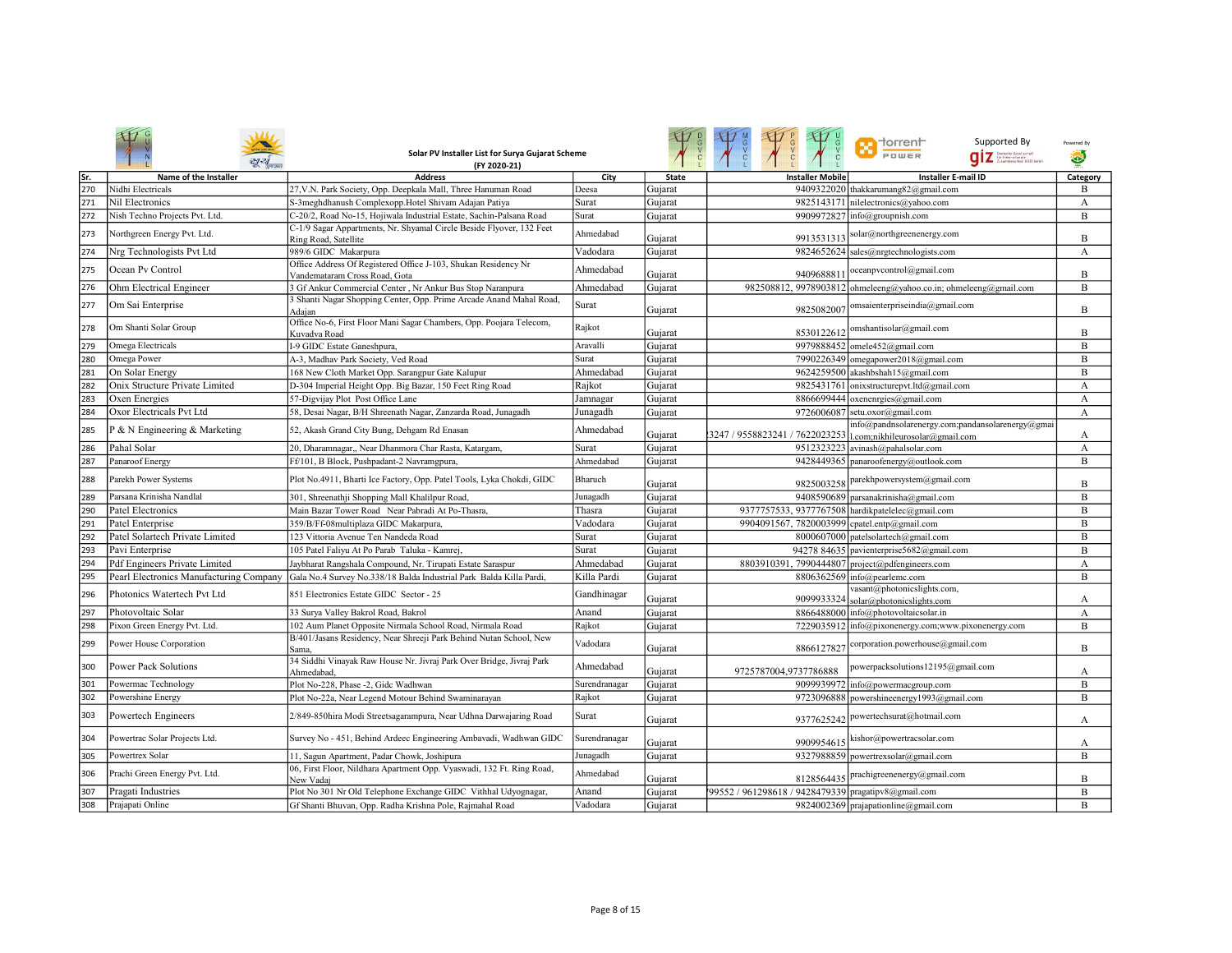|            |                                                               | Solar PV Installer List for Surya Gujarat Scheme<br>(FY 2020-21)                                                                 |                    |                    |                                         | <b>Th</b> dorrent<br>Supported By<br>POWER<br>.<br>Grintschr Gesel.comatt<br>Graummenarbeit (G12) Embl | Powered By<br>۵ |
|------------|---------------------------------------------------------------|----------------------------------------------------------------------------------------------------------------------------------|--------------------|--------------------|-----------------------------------------|--------------------------------------------------------------------------------------------------------|-----------------|
| Sr.        | Name of the Installer                                         | <b>Address</b>                                                                                                                   | City               | <b>State</b>       | <b>Installer Mobile</b>                 | <b>Installer E-mail ID</b>                                                                             | Category        |
| 309        | Prakash Pump Industries                                       | New Somnath Industrial Area-3, Plot No:12-12, Opp Krishna Park Hotel,<br><b>NH 8B.</b>                                           | Rajkot             | Gujarat            | 9687222263                              | prakashpumpindustries@gmail.com                                                                        | B               |
| 310        | Prashant Enterprise                                           | A-7 Rajnigandha Raw House, Shastri Road, Bardoli                                                                                 | Surat              | Gujarat            |                                         | 9409337000 prpatel7@gmail.com                                                                          | B               |
| 311        | Prayosha Corporation                                          | 23, Radhakrishna Society, Ved Gurukul Road, Katargam,                                                                            | Surat              | Gujarat            |                                         | 9825390162 prayoshacorporation.india@gmail.com                                                         | $\, {\bf B}$    |
| 312        | Prisha Corporation                                            | 227 Karma Estate Phase 3 GIDC Vatva                                                                                              | Ahmedabad          | Gujarat            |                                         | 9909005172 prishacorporation183@gmail.com                                                              | B               |
| 313        | Prisha Engineers Pvt. Ltd.                                    | 606, Yash Aqua, Vijay Cross Road Navrangpura                                                                                     | Ahmedabad          | Gujarat            |                                         | 9909920285 shalinbotadra2009@gmail.com                                                                 | B               |
| 314        | Prostarm Info Systems Limited                                 | Survey No 214 Godown No 2 Near Relay Express Canal Road Navapura<br><b>Block Sanand</b>                                          | Ahmedabad          | Gujarat            | 9316466272, 9825089992                  | umesh@prostarm.com                                                                                     | B               |
| 315        | Pruthvi Solar Energy                                          | Plot No 1410 GIDC Phaseiii Vatva                                                                                                 | Ahmedabad          | Gujarat            | 9537659989, 9825349315                  | pruthvisolar@yahoo.com; pruthvisolar1@gmail.com                                                        | B               |
| 316        | Pushpak Solar Energy                                          | Near Swaminarayan Temple, Suthar Faliya Kheda, Radhu                                                                             | Kheda              | Gujarat            |                                         | 9924595205 pushpaksolarenergy@gmail.com                                                                | B               |
| 317        | Pv Renewables                                                 | 34 Gopinath Industrial Park, 2 B/H Aastha Estate, Nr. Sp Ring Road<br>Viratnagar Road Odhav                                      | Ahmedabad          | Gujarat            |                                         | 9714872800 pvrenewables9@gmail.com                                                                     | B               |
| 318        | <b>Qorx Energy</b>                                            | 22/Barsana Society, Nr. Bombay Conductor, Opp.Samir Hotel, Vatva GIDC<br>Road                                                    | Ahmedabad          | Gujarat            | 9978368686                              | bhavesh@qorx.in                                                                                        | B               |
| 319        | R C Electricals                                               | 2-3 Shraddha Society Nr Lalita Chokdi Katargam,                                                                                  | Surat              | Gujarat            |                                         | 9824757160 info@rcelectricals.in                                                                       | B               |
| 320        | R K Enterprise                                                | Shop No-03, Gondaliya Chamber, Near Sardar Chowk,, Amarnagar, Jetpur                                                             | Jetpur             | Gujarat            | 9979657797                              | atulkotadiya2295@gmail.com                                                                             | B               |
| 321        | R. K. Construction                                            | C/O R S Kambariya, 1st Block No 3 R K Construction, Sarod                                                                        | Junagadh           | Gujarat            |                                         | 9638966104 rkconstruction101@gmail.com                                                                 | B               |
| 322        | R.V.Movaliya Construction Co.                                 | S/14, Municipal Shopping Center, Mavdi Main Road                                                                                 | Rajkot             | Gujarat            |                                         | 9724543742 rvmovaliya.solarenergy@gmail.com                                                            | B               |
| 323        | Radiant Green Solutions                                       | 3rd Floor, City Plaza, Opp. Tajavla Bunglow, M.G. Road, Porbandar                                                                | Porbandar          | Gujarat            |                                         | 9978911803 davda.manthan@yahoo.in                                                                      | B               |
| 324        | Radiant Techno Solutions                                      | 804-B Mahalaya Complex Opposite President Hotel C.G.Road                                                                         | Ahmedabad          | Gujarat            |                                         | 9998106101 dhaval.thakrar9@gmail.com                                                                   | B               |
| 325        | Raichura Energy                                               | Nr. Railway Crossing, Una Road, Talala                                                                                           | Talala             | Gujarat            |                                         | 9978752230 raichuraenergy@gmail.com                                                                    | А               |
| 326        | Raijin Solar Energy LLP                                       | 909-910 911 Anand Mangal -3, Opp Old Core House B/H Kalyan Jewellers<br>Ambawadi                                                 | Ahmedabad          | Gujarat            | 9574533331, 9574511117                  | jaydip@raijinsolarenergy.in                                                                            | B               |
| 327        | Raj Electricals                                               | Vibhag-2, 28-Prabhunagar Society, Opp. Sanskar Bharti School                                                                     | Surat              | Gujarat            |                                         | 9998656539 solar.rajelectricals@gmail.com                                                              | B               |
| 328        | Raj Electricals                                               | Raj Cluster Plot No 2 Mali Ni Wadi, Near Old Sandesh Press A K Road                                                              | Surat              | Gujarat            | 9825109662                              | info@rajgrouponline.com                                                                                | B               |
| 329        | Ranjan Industries                                             | Gondal Road Behind St Workshop Samrat Industrial Area Main Road, Near<br>Street No 3, Corner                                     | Rajkot             | Gujarat            | 9328455555                              | ranjan28496@gmail.com                                                                                  | B               |
| 330        | Rao Construction & General Supply                             | 4-A Atmavallabh Shopping Centre, R.V Desai Road, Pratapnagar                                                                     | Vadodara           | Gujarat            |                                         | 8160206363 raoconstructionbaroda@gmail.com                                                             | B               |
| 331        | Rashi Solar Energy                                            | Akshar Complex Nr. Jay Ganesh Ford Show Room Nr-15 Raiya Telephone<br>Exchange 150feet Ring Road                                 | Rajkot             | Gujarat            | 9725252381                              | vaghasiyajd@gmail.com                                                                                  | B               |
| 332        | Ray Botix Technologies Pvt. Ltd.                              | 2nd Floor A-5 Shivalik Business Center B/H Rajpath Club S.G. Highway                                                             | Ahmedabad          | Gujarat            | 9978100900, 6354185626                  | tender.raybotix@gmail.com                                                                              | B               |
| 333        | Rayzon Green Energies                                         | 806, Blue Point, Opp. D-Mart, Sarthana, Jakatnaka                                                                                | Surat              | Gujarat            | 9737583400                              | epc@rayzonenergies.com,chirag@rayzonenergies.com                                                       | А               |
| 334        | Re 360                                                        | 211 Siddharth Annexe-2opp: Ioc Petrol Pump, Sama Savli Road                                                                      | Vadodara           | Gujarat            | 8258976667, 6354931655 gogreen@re360.in |                                                                                                        | A               |
| 335        | Recare Electrical LLP                                         | A 29 Santoshi Nagar Katargam                                                                                                     | Surat              | Gujarat            |                                         | 9974209830 projects.recare@gmail.com                                                                   | B               |
| 336        | Redren Energy Private Limited                                 | Survey No.154 1 And 2 N.H. No. 27 Opp. Rangpar Bus Stop, Village Jalida<br>363621 Tal. Wankaner                                  | Morbi              | Gujarat            | 910459104                               | pragnesh.raiyani@redren.in                                                                             | А               |
| 337        | Redsun Solar Industries                                       | Plot No 35 Somnath Industrial Area Opp Jamwadi Village N H 27 Gondal                                                             | Gondal             | Gujarat            | 9825632875, 9428462301                  | info@redsunin.com                                                                                      | B               |
| 338        | <b>Reliant Technologys</b>                                    | 102 1st Floor, Jash Infinity Behind Subjail, Khatodara GIDC                                                                      | Surat              | Gujarat            |                                         | 9879362766 relianttechnologys201@gmail.com                                                             | B               |
| 339        | Renesys Power Systems Pvt. Ltd.                               | A 401 Mondeal Square, Near Auda Garden Prahladnagar                                                                              | Ahmedabad          | Gujarat            |                                         | 9904004410 ipmehta@renesys.in                                                                          | $\bf{B}$        |
| 340        | <b>Renew Energies</b>                                         | 134, Maliwad Street Near Main Post Office,                                                                                       | Surat              | Gujarat            |                                         | 7405507073 information.renew@gmail.com                                                                 | B               |
| 341<br>342 | <b>Rightway Electricals</b><br><b>Rising Energy Solutions</b> | B-70 R C Ind Works Socy. Nandalaya Road.Shubhanpura,<br>A-112, First Floor, Riverside Business Park, Modasa-Samlaji Road, Modasa | Vadodara<br>Modasa | Gujarat            |                                         | 9016187423, 9537519905 rightwayelectricals@gmail.com<br>9429743796 risingenergy@yahoo.com              | $\bf{B}$<br>B   |
| 343        | <b>Rising Green Energy</b>                                    |                                                                                                                                  | Surat              | Gujarat<br>Gujarat |                                         | 9913545352 rgesolar@gmail.com                                                                          | B               |
| 344        | Ritudhan Solar Power                                          | 316, Sun Trade Centre, Ramnagar, Rander Road,<br>4/A Milan Industrial Estate, Nr. Chhani Jakat Naka                              | Vadodara           |                    |                                         | 9879111390 / 9528535353 ritudhansolarpower@gmail.com                                                   |                 |
|            |                                                               |                                                                                                                                  |                    | Gujarat            |                                         |                                                                                                        | A               |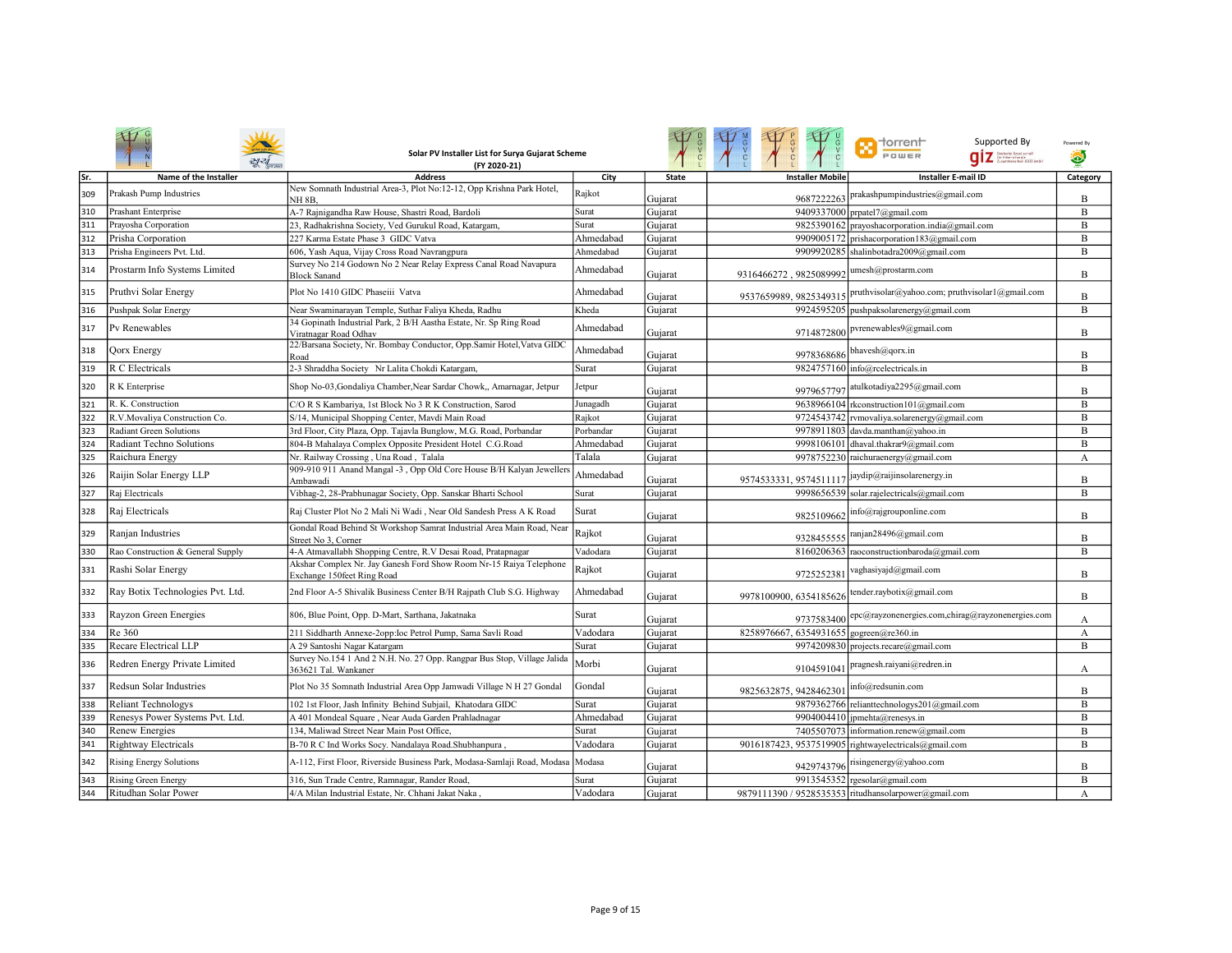|      |                                            | Solar PV Installer List for Surya Gujarat Scheme<br>(FY 2020-21)                                |              |              |                                                    | <b>n</b> torrent<br>Supported By<br>POWER<br><b>QİZ</b> States Sections | Powered By     |
|------|--------------------------------------------|-------------------------------------------------------------------------------------------------|--------------|--------------|----------------------------------------------------|-------------------------------------------------------------------------|----------------|
| lSr. | Name of the Installer                      | <b>Address</b>                                                                                  | City         | <b>State</b> | <b>Installer Mobile</b>                            | <b>Installer E-mail ID</b>                                              | Category       |
| 345  | <b>Rk Engineering Services</b>             | 3rd Floor D 20 Galaxy Avenue Nr Galaxy Cinema Naroda                                            | Ahmedabad    | Gujarat      | 9724338981                                         | info.rksolar@gmail.com;<br>rkengineering.services@yahoo.com             | B              |
| 346  | Rudra Corporation                          | G-2 Vandana Dham B-1 Bh Saurashtra Kala Kendra 150 Ft Ring Road                                 | Rajkot       | Gujarat      |                                                    | 7972755855 svkaria@gmail.com                                            | B              |
| 347  | Rudrasol Energy Private Limited            | B 47 Prarthna Duplex 2 Tenaments, Bh Gulmohar West Gotri Road                                   | Vadodara     | Gujarat      |                                                    | 9427548486 rudrasolenergy@gmail.com                                     | B              |
| 348  | S Dipak And Co.                            | 1849/2 Dhal Ni Pole, Astodia.                                                                   | Ahmedabad    | Gujarat      | 9825191992, 9898664858 sdipak malay@yahoo.com      |                                                                         | B              |
| 349  | Safal Hospitality And Maintenance Services | 301, Iscon Elegance, Nr. Honest Restaurant, Next To Crown Plaza, S.G<br>Highway                 | Ahmedabad    | Gujarat      | 9998984974                                         | sdhameliya@infinityenergy.co.in                                         | B              |
| 350  | Sahara Corporation Company                 | Block No.62, Jamuna Park-4, Mayani Chowk, Mavdi Plot                                            | Rajkot       | Gujarat      | 9558000332                                         | saharacorporationco@gmail.com                                           | B              |
| 351  | Sai Cabtech Private Limited                | 209 Safal Prelude Opp Spipa Corporate Road Prahladnagar                                         | Ahmedabad    | Gujarat      |                                                    | 7622001016, 9898694400 prsoni1971@rediffmail.com                        | А              |
| 352  | Sainath Poly Pack                          | 1st Floor Bismillah Manzil Maroli                                                               | Navsari      | Gujarat      |                                                    | 9033962195 sainathpolypack@gmail.com                                    | B              |
| 353  | Samptel Energy Private Limited             | 81 Shyam Estate Behind Zaveri Estate Kathwada-Singarva Road, Kathada                            | Ahmedabad    | Gujarat      | 9727755187                                         | info@samptelsolar.com;solar@samptel.com                                 | B              |
| 354  | Sanelite Solar Pvt. Ltd                    | 209 - Shanti Mall Stadhar Cross Road Sola Road, Ghatlodia                                       | Ahmedabad    | Gujarat      |                                                    | 7041591211 jaydeep.prajapati@sanelitesolar.com                          | A              |
| 355  | Sangam Electronics Company                 | 7-8 Parekhwadi Near Bada Ganesh Mandir Opp. Kasanagar Katargam,<br>GIDC(Old)                    | Surat        | Gujarat      | 9825929552, 0261-2482233                           | info.sangamsolar@gmail.com                                              | А              |
| 356  | Sarjan Construction Pvt. Ltd.              | First Floor, Dandev Complex Swaminarayan Road                                                   | Rajula       | Gujarat      |                                                    | 9824212075 info@sarjanconstruction.com                                  | B              |
| 357  | Sarjan Infratech                           | 9/10- First Floor Sanskrut Complex Vijapur,                                                     | Vijapur      | Gujarat      | 9909055554                                         | sarjaninfratech@rediffmail.com                                          | B              |
| 358  | Sattva Energies                            | 1st Floor A-9 Karelibaug Industrial Estate Himech Engineering Near<br>Jalaram Temple Karelibaug | Vadodara     | Gujarat      | 8401156604, 8140009977                             | sattvaenergies@gmail.com                                                | $\overline{B}$ |
| 359  | Satyam Electricals                         | 2, Oasis Complex Opp. Ankur School, Paldi                                                       | Ahmedabad    | Gujarat      |                                                    | 9824256257 satyamelectrical@yahoo.com                                   | B              |
| 360  | Satvam Machinary                           | A-32 Bhavani Complex Kamrej, Char Rasta, Kamrej                                                 | Surat        | Gujarat      |                                                    | 9426805830 satyamkamrej@gmail.com                                       | $\overline{B}$ |
| 361  | Satvam Sales                               | Shop No 3,4 Nana Bus Stand, Rajkamal Chowk                                                      | Amreli       | Gujarat      |                                                    | 9825360183 kisanagroagencyamreli@gmail.com                              | $\overline{B}$ |
| 362  | Saura Synergies Pvt Ltd                    | 3ff Binori Ambit Opp Newyork Tower Thaltej,                                                     | Ahmedabad    | Gujarat      | 82106, 8128971187, 9978129258 info.saura@gmail.com |                                                                         | $\overline{B}$ |
| 363  | Savaliya Brothers                          | Tf32 Shilp Arcade Opp. Mahila College Sardar Chauk                                              | Unjha        | Gujarat      |                                                    | 9898561329 sb.savaliyabrothers@gmail.com                                | B              |
| 364  | Sc Solar Solution                          | Chandramani Nr. Jain Upashrayastation Road Saribujrangamalsad                                   | Navsari      | Gujarat      |                                                    | 8780378144 info@scsolarsolution.in                                      | B              |
| 365  | Scion Power                                | Opp.Jam Kandorana High Schoollati Plot Near Pgvcl Office Part-2 At:Jam<br>Kandoranadist         | Jamkandorana | Gujarat      | 7043511106, 9978011106                             | scionpower@yahoo.com                                                    | B              |
| 366  | <b>Set Ventures</b>                        | 309, Parshwanath Business Park Nr. Auda Garden, Prahladnagar,                                   | Ahmedabad    | Gujarat      |                                                    | 9726500300 setventures01@gmail.com                                      | B              |
| 367  | Seven Solar Energy                         | B/H Heena Petrol Pump, C/O Sardar Agro Ind. Compound, Rajkot-Kandla<br>Bypass,, At: Dharampur   | Morbi        | Gujarat      | 9426323577                                         | divyang@sevensolarenergy.com                                            | B              |
| 368  | Shailee Projects Pvt. Ltd.                 | 2/15, Parasnagar-1, Sola Road, Naranpura,                                                       | Ahmedabad    | Gujarat      |                                                    | 7600755058 shaileeprojects99@gmail.com                                  | $\overline{B}$ |
| 369  | Shambhavi Renewable Energy Pvt. Ltd.       | 313, C-Block Sector-14, Hiran Magri,                                                            | Udaipur      | Rajasthan    | 9825169500                                         | omprakashupadhyay440@gmail.com;<br>ssolar@yahoo.com                     | B              |
| 370  | <b>Sharp Technologies</b>                  | 47-A/2 Jogeshwary Ind Estate Reva Bhai Estate Road Amraiwadi,                                   | Ahmedabad    | Gujarat      |                                                    | 8866818065 sharptechs1417@gmail.com                                     | B              |
| 371  | Shashwat Cleantech Pvt. Ltd.               | First Floor A/7 Safal Profitaire Corporate Road, Nr. Prahladnagar Garden                        | Ahmedabad    | Gujarat      | 9737044271                                         | karan@shashwatcleantech.com                                             | А              |
| 372  | Shauryam Enterprise                        | 13new Devbhoomi Societynr.Gst Railway Crossing Nr. Anand Party Plot,<br>New Ranipat             | Ahmedabad    | Gujarat      | 9173645491 / 9429601742 e@gmail.com                | viral.patel2561994@gmail.com;shauryamsolarenterpris                     | B              |
| 373  | Shayonaam Enterprise                       | Shop No.1 Ram Krishna Complex-1 Rajnagar Chowk Nana Mava Road                                   | Rajkot       | Gujarat      | 9638766943                                         | shayonaam12@gmail.com                                                   | B              |
| 374  | Sherisha Technologies Pvt. Ltd.            | No.1/171, Old Mahabalipuram Road Thiruporur                                                     | Kancheepuram | Tamilnadu    |                                                    | 7903416223 info@sunedisoninfra.com                                      | B              |
| 375  | Shine Solar                                | 233. Abhishree Industrial Estate Odhay, Ahmedabad,                                              | Ahmedabad    | Gujarat      | 23355, 7622023377, 7622023388                      | shinesolar.tender@gmail.com,shinesolar.marketing@g<br>mail.com          | B              |
| 376  | Shiv Solartech                             | First Floor "Om Maa Om" K.P.Shah Vadi Rameshwarnagar                                            | Jamnagar     | Gujarat      |                                                    | 7069032200, 9099906387 info.shivsolartech@gmail.com                     | B              |
| 377  | Shivam Photovoltaics Pyt Ltd               | 101 New Ahmedabad Industrial Estate Nr.Zydus Reaserch Center, Village<br>Moriva                 | Ahmedabad    | Gujarat      | 9925123829.9426023829                              | tenders@spvpl.com                                                       | B              |
| 378  | Shivay Solar Energy Pvt Ltd                | 132-Starworld, Green City Road Near Gauravpath, Pal                                             | Surat        | Gujarat      |                                                    | 7490013700, 8866906066 sanjay1482@gmail.com;setul.agravat@gmail.com     | B              |
| 379  | Shivhardha (Shd) Projects                  | Naz, Near Bus Stop, Daskroi                                                                     | Ahmedabad    | Gujarat      |                                                    | 9173101007 shivhardha@gmail.com                                         | B              |
| 380  | Shivsai Engineering                        | 132-Shyamvilla Residency Near Javahar School Kharvasa Road Dindoli                              | Surat        | Gujarat      |                                                    | 7600057365, 9081987733 shivsaiengg2009@gmail.com                        | B              |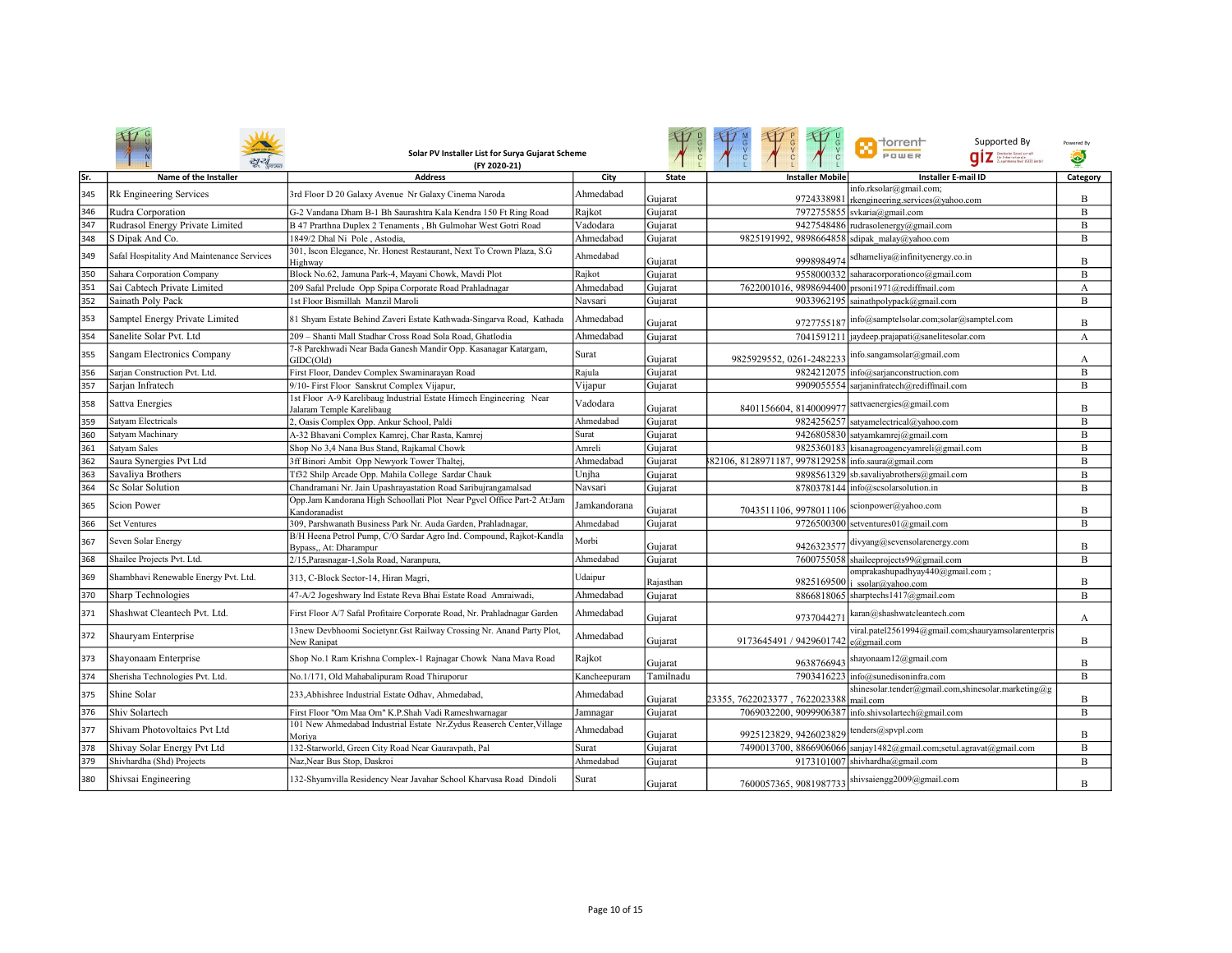|     |                                     | Solar PV Installer List for Surya Gujarat Scheme<br>(FY 2020-21)                                            |                 |              |                                                      | $\Box$ dorrent<br>Supported By<br>POWER                                                   | Powered By<br>۵  |
|-----|-------------------------------------|-------------------------------------------------------------------------------------------------------------|-----------------|--------------|------------------------------------------------------|-------------------------------------------------------------------------------------------|------------------|
| Sr. | Name of the Installer               | <b>Address</b>                                                                                              | City            | <b>State</b> | <b>Installer Mobile</b>                              | <b>Installer E-mail ID</b>                                                                | Category         |
| 381 | Shree Aadinath Corporation          | 34/199, Gujarat Housing Board Palanpur Patiya, Rander                                                       | Surat           | Guiarat      |                                                      | adinathcorporation@yahoo.com<br>9898476607, 8128159553 ;adinathcorporationsolar@gmail.com | $\overline{B}$   |
| 382 | Shree Enterprise                    | 176/1 Kenyanagar Society New Sama Road                                                                      | Vadodara        | Gujarat      |                                                      | 8511170916 shreeenterprise.mktg@gmail.com                                                 | B                |
| 383 | Shree Gajanand Energies             | Plot No 24, Manda Dunger, Shiv Shakti Industrial Area, Street No 2                                          | Rajkot          | Gujarat      |                                                      | 8160440990 magicwithparth@gmail.com                                                       | B                |
| 384 | Shree Gelkrupa Enterprise           | Sunshine Siciety Stret No.1 Kanbi Chowk Opp. Dwarkesh Apartment-B,<br>B/H Astha Society, 150 Feet Ring Road | Rajkot          | Gujarat      | 9879850220                                           | shreegelkrupaent@gmail.com                                                                | B                |
| 385 | Shree Khodiyar Solar Pvt Ltd        | Plot No 3 First Floor Ram Nagar Kothariya Service Road Near Hudco<br>Chokdi                                 | Rajkot          | Gujarat      | 9825820612                                           | sk.solar@yahoo.com                                                                        | B                |
| 386 | Shree Office Solutions Pvt. Ltd.    | 202, 223, Cosmo Complex, Mahila College Circle                                                              | Rajkot          | Gujarat      |                                                      | 9998947790 rajranipa.sospl@gmail.com                                                      | B                |
| 387 | Shree Ram Enterprise                | New Add :Shivalay Shopping No:02first Floorshop No-7 Opp. Kalyanpar<br>Road, Amd-Bvn Highway Road           | Bhavnagar       | Gujarat      |                                                      | $8154845959, 9724300050$ Shreeramvalbhi $7$ @gmail.com                                    | B                |
| 388 | Shree Siddhnath Electric Stores     | 58, Udhyognagar Road, Near Kerosene Depo                                                                    | Jamnagar        | Gujarat      |                                                      | 9377323000 momaienterprise@gmail.com                                                      | B                |
| 389 | Shree Surva Solar Solution          | 618 Indraprasth Pancheswar Tower                                                                            | Jamnagar        | Gujarat      |                                                      | 8000720006 shreesurya2016@gmail.com                                                       | A                |
| 390 | Shree Vallabh Industries            | , Bamroli, Popadiya Road, Bodeli                                                                            | Chhota Udepur   | Gujarat      |                                                      | $8160637794$ svisolar25@gmail.com                                                         | B                |
| 391 | Shree Vishnu Sales Agency           | Shree Vishnu Sales Agency Jatpur Road Near Bus Stand Gondal                                                 | Gondal          | Gujarat      | 9825324608, 9574790001                               | shreevishnusalesagency@gmail.com                                                          | $\boldsymbol{A}$ |
| 392 | Shreeji Construction                | 316 Solitaric Opp D-Mart Nr.Can Dandi Road, Jahangirabad                                                    | Surat           | Gujarat      |                                                      | 9067171918 ad.shreejisolar@gmail.com                                                      | A                |
| 393 | Shreeji Electricals                 | 103, Surabhi Avenue No-3 Nr. Prathana Vidhyalaya, Bholav,                                                   | Bharuch         | Guiarat      |                                                      | 9825089343 shreejiele@gmail.com                                                           | B                |
| 394 | Shreeji Energy Solution             | Plot No-55 Gr Floor Vinaynagar, Opp. Gurudwara Madhi Ni Khamni Road<br>Udhna                                | Surat           | Gujarat      | 8460595980, 9825406272                               | shreejienergysolution@gmail.com;vishal1943@yahoo.<br>com                                  | B                |
| 395 | Shreeji Enterprise                  | G35 Sharswati Complex Opp. Panchil School GIDC Road Manjalpur,                                              | Vadodara        | Gujarat      |                                                      | 9033311747, 8200360214 shreejienterprise45@gmail.com                                      | B                |
| 396 | Shreeji Marketing                   | Sanand Park Opp Kumarshala At And Post Talod                                                                | Talod           | Gujarat      |                                                      | 9974612008 rajuksales@gmail.com                                                           | B                |
| 397 | Shreeji Solar System                | Ved Transcube Plaza, Fs-64 B/648 Main Bus Terminal, K J Patel Road,<br>Near Railway St.                     | Vadodara        | Gujarat      | 926529674                                            | shreejisolars@gmail.com                                                                   | B                |
| 398 | Shreem Solarium Private Limited     | A/76 Shrenik Park Society Opp Akota Stadium Akota                                                           | Vododara        | Gujarat      |                                                      | 7016455944 shreemsolarium@gmail.com                                                       | B                |
| 399 | Shreesolar Ventures Private Limited | 108 Business Center St Road                                                                                 | Junagadh        | Gujarat      |                                                      | 9825536947, 9571511118 shreesolarventure@gmail.com                                        | А                |
| 400 | Shri Khatri Battery Service         | 22 Vijay Complex, Opp. SBI Bank Gandhinagar Highway, Mansa                                                  | Mansa           | Gujarat      |                                                      | 9426029459 khatribattery@gmail.com                                                        | А                |
| 401 | Shri Sai Electrical                 | 03 Third Floor Saundarya Silver Radhanpur Road                                                              | Mehsana         | Gujarat      |                                                      | 8487013107, 7069178440 rooftop@shrisaielectrical.co.in                                    | B                |
| 402 | Silver Engineering Company          | 49 And 50, Balashram Building, Opp. Bhadalawala Petrol Pump, Dhebar<br>Road                                 | Rajkot          | Gujarat      | 6214, 0281-2782973/2782974/75 om                     | tenders@silverpumps.com;kevin.patel@silverpumps.c                                         | А                |
| 403 | Simms Engineering Private Limited   | Opp. New Oceanic Hotel, Chowpati Villa Road                                                                 | Porbandar       | Gujarat      | 376, 02862242354, 0286-2242177 simms_eng@yahoo.co.in |                                                                                           | A                |
| 404 | <b>Sky Power</b>                    | B 267 Panchshil Residency Thalota Road                                                                      | Visnagar        | Gujarat      |                                                      | 9723070267 skypowersvp@gmail.com                                                          | B                |
| 405 | Sky Wings Solar Energy              | 6, Gajanand Estate, Nr Gota Railway Over Bridge B/H Raman Ceramic,<br>Chandlodiya Road, Gota                | Ahmedabad       | Gujarat      | 7016996024, 9974839830                               | skywingssolar@gmail.com                                                                   | B                |
| 406 | Skyark Energy Pvt. Ltd.             | 402, Aagam Orchid Opp. Shiv Kartik                                                                          | Surat           | Gujarat      |                                                      | 9824476151 skyarkenergy2011@gmail.com                                                     | B                |
| 407 | <b>Smart Secure Solutions</b>       | F-502 Titanium City Center 100 Ft. Anand Nagar Road Satellite                                               | Ahmedabad       | Gujarat      | 9737117888, 9427420041                               | mahanand@smartsecure.net.in;info@smartsecure.net.i                                        | R                |
| 408 | Smile Sun Energy                    | F-132 Palikabazar, Raimahel Road,                                                                           | Patan           | Guiarat      |                                                      | 9327777794 smilesunenergy@gmail.com                                                       | $\overline{B}$   |
| 409 | Smit Engineering Solution           | Ff-05 Dwarkesh Antilia Motera                                                                               | Ahmedabad       | Gujarat      |                                                      | 9033381684, 9687136884 smitengineering10@gmail.com                                        | B                |
| 410 | <b>Snk Technologies</b>             | Sf-18, Shreemad Bhavan Complex Opp. Kanta Stri Vikas School, Dhebar<br>Road.                                | Rajkot          | Gujarat      | 9726605828                                           | info.snktechnologies@gmail.com                                                            | B                |
| 411 | Soham Engineering                   | Mahavir Industrial Area Servey No.72/1-2 Plot No. 12 Opp. Jay Metal,<br>Shapar (Veraval)                    | Shapar(Veraval) | Gujarat      | 9924146464, 8780993430                               | soham.engineering2@gmail.com                                                              | A                |
| 412 | Soham Solar Solution Pvt. Ltd.      | 5, Pankaja Bunglows, Dolphin Circle Naroda                                                                  | Ahmedabad       | Gujarat      |                                                      | 9601751327 ssspl.solar@gmail.com                                                          | B                |
| 413 | Soham Techno Solutions              | B/402saubhagya Apartmentnr.Sola Over-Bridge Sarkhej-Gandhinagar<br>Roadthaltej.                             | Ahmedabad       | Gujarat      | 9558958958                                           | stssolar.info@gmail.com                                                                   | B                |
| 414 | Sol Energy                          | 104-B Bhagwat Nagar Near Abhilasha Char Rasta New Sama Road                                                 | Vadodara        | Gujarat      |                                                      | 7621852735 solenergyn@gmail.com                                                           | B                |
| 415 | Solar Clean Energy                  | A-1306 The Capitalopp. Hetarth Party Plot, Sola Science City Road Sola                                      | Ahmedabad       | Gujarat      | 9998978882, 6354418196 socleanenergy@gmail.com       |                                                                                           | A                |
| 416 | Solar Earth                         | B 601 Vandematram Hills Satymev Vishta Road Gota                                                            | Ahmedabad       | Gujarat      |                                                      | 7990378370 solarearth7@gmail.com                                                          | B                |
| 417 | Solar Edge                          | C/139c P Colony Vibhag 2opp.Saundarya Appt Bhuyangdev Char<br>Rastaghatlodia                                | Ahmedabad       | Gujarat      | 9998727080, 9824988822 solaredge.nc@gmail.com        |                                                                                           | B                |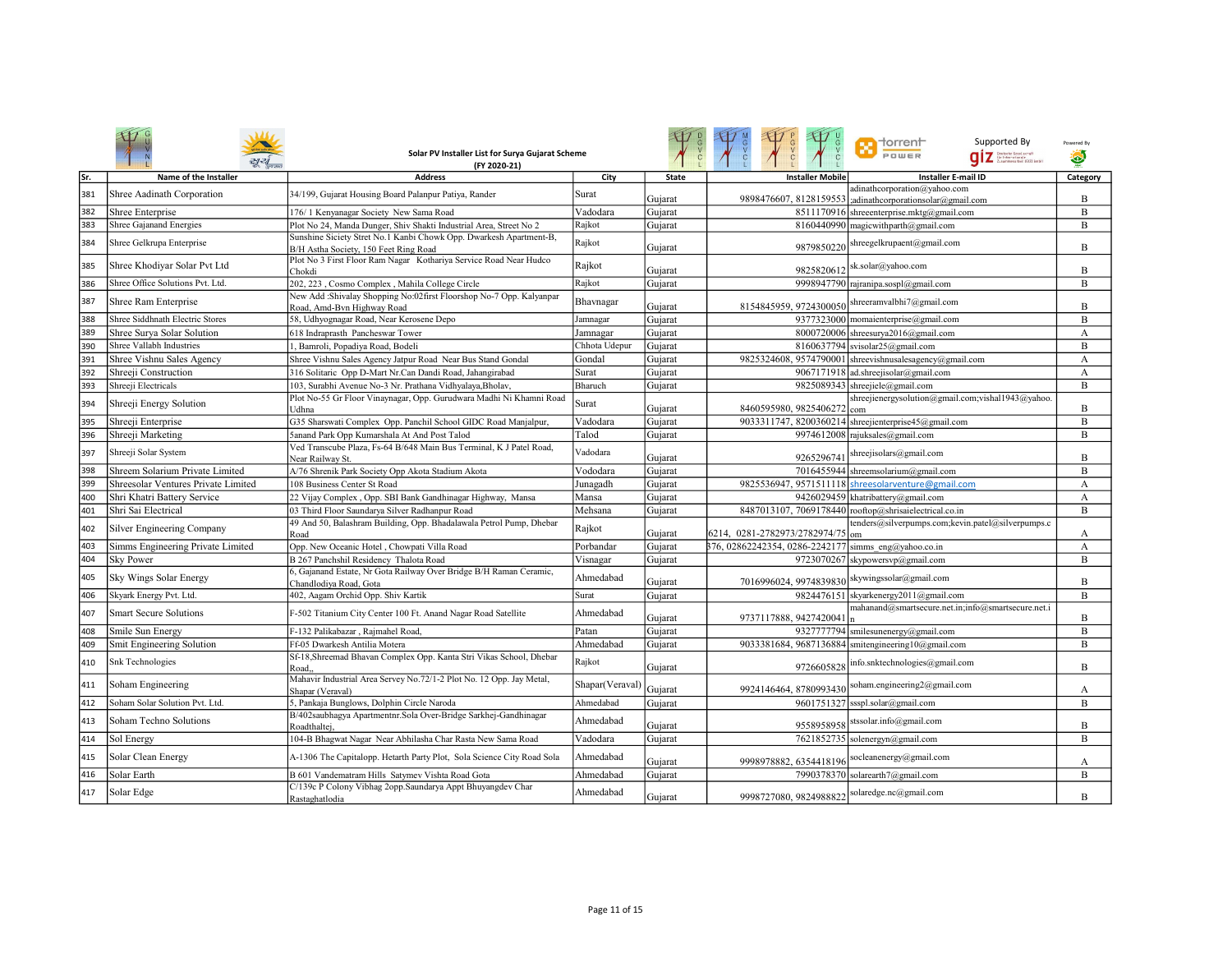|     |                                            | Solar PV Installer List for Surya Gujarat Scheme<br>(FY 2020-21)                                        |               |              |                                                    | <b>The Torrent</b><br>Supported By<br>POWER<br>$q$ iz <b>Exploration</b> | Powered By<br>۵ |
|-----|--------------------------------------------|---------------------------------------------------------------------------------------------------------|---------------|--------------|----------------------------------------------------|--------------------------------------------------------------------------|-----------------|
| Sr. | Name of the Installer                      | <b>Address</b>                                                                                          | City          | <b>State</b> | <b>Installer Mobile</b>                            | <b>Installer E-mail ID</b>                                               | Category        |
| 418 | <b>Solar Energy</b>                        | 68 Anandnagar Society Morabhagal Rander Road                                                            | Surat         | Gujarat      |                                                    | 9033868265 solarpioneer19@gmail.com                                      | B               |
| 419 | <b>Solar Energy Solution</b>               | "Siddharth", Opp. Parsana Palace, Nr. Aranya Falt, Mota Mava                                            | Rajkot        | Gujarat      |                                                    | 9879527503 solarsolution2021@gmail.com                                   | B               |
| 420 | Solar Force                                | 10, Sarita Bungalows Near Lad Society, Bodakdev,                                                        | Ahmedabad     | Gujarat      |                                                    | 7573009333 solarforceindia@gmail.com                                     | B               |
| 421 | Solar Smart Pvt. Ltd.                      | 8th Floor, B-802, Shapath Hexa, Opp. Gujarat High Court,, S.G. Highway,<br>Sola                         | Ahmedabad     | Gujarat      | 9512022114                                         | solarsmart2021@gmail.com                                                 | B               |
| 422 | Solarace                                   | 1102 Shubham Skyz Opp. Pandit Deendyal Hall Off. Rajpath Club Road<br>Bodakdev                          | Ahmedabad     | Gujarat      | 9426871698                                         | vekaria.shivam@gmail.com                                                 | B               |
| 423 | Solaris 360                                | 38 Shree Darshan Society Bh. St.Xaviers School Ghod Dod Road,                                           | Surat         | Gujarat      |                                                    | 9998117531 info@solaris360.com                                           | B               |
| 424 | Solarium Green Energy LLP                  | B 902 Safal Solitaire Near Divya Bhaskar S G Highway                                                    | Ahmedabad     | Gujarat      | 9016549999, 9099051501 tender1@solariumenergy.in   |                                                                          | А               |
| 425 | Solarize Renewables Private Limited        | F-33 Shree Sahajanand Kutir And Laghu Audhyogik Sahakari Vasahat Ltd<br>Mujmahuda                       | Vadodara      | Gujarat      | 9081999401, 9081999402                             | nfo@solarizerenewables.com                                               | B               |
| 426 | Solarplus Energy Solutions                 | G/F.15- Parmeshwar Tower-A, Opposite: Hirabaug Society, Sussen Tarsali<br><b>Ring Road</b>              | Vadodara      | Gujarat      | 9327269583                                         | esolarplus@gmail.com                                                     | B               |
| 427 | Solarsys Photonic Energy Private Limited   | 606 Kalasagar-2 B/H Prernatirth 1 Bunglows Jodhpur Gam Road                                             | Ahmedabad     | Gujarat      |                                                    | 6353225335, 9426556908 ruby@solarsys.in;info@solarsys.in                 | B               |
| 428 | <b>Solartronics Energy</b>                 | 6-B, Sudharma Society, St. Xavier's School Road, Navrangapura                                           | Ahmedabad     | Gujarat      |                                                    | 9426424973 info.solartronics@gmail.com                                   | B               |
| 429 | <b>Soleaf Energy</b>                       | B-401, Hometown, Near Alok Residency, Anand Party Plot Road, New<br>Ranip                               | Ahmedabad     | Gujarat      | 7600008915                                         | infosolarsoleaf@gmail.com                                                | B               |
| 430 | Solex Energy Limited                       | 131/A Phase-1 Gidc Nr. Krimy Vu Nagar                                                                   | Anand         | Gujarat      |                                                    | +91 9825328298 solexin14@gmail.com                                       | A               |
| 431 | Solis Energy System                        | 11ff Divya Vijay Society Shopping Centre Opp Bajarang Das Asharam,<br>Near Petrol Pump Nh8 Krishnanagar | Ahmedabad     | Gujarat      | 9601270077                                         | bhargavpaneliya@solisenergysystem.com                                    | A               |
| 432 | Solskin Energy LLP                         | Amarnagar-1, Chandreshnagar Main Road, Nr. Ashopalav Park, Mavdi Plot                                   | Rajkot        | Gujarat      | 8128988878                                         | solskinenergy@gmail.com                                                  | B               |
| 433 | Solution Spark Energy                      | 203 204, Sunrise Chembers, Behind Minibazar Varachha Road                                               | Surat         | Gujarat      | 7405433364                                         | solutionsparkenergy@gmail.com                                            | B               |
| 434 | Som Energy Systems                         | 201-G Lotus Aura -2 Nr. Iocl Petrol Pump, Sama Savli Main Road Sama                                     | Vadodara      | Gujarat      | 8511208883                                         | bhavik@somenergysystems.in                                               | А               |
| 435 | Sp Enterprise                              | 02 Nirmandeep Complex Opp. Sharadkanya School Vishwamitri Manjalpur                                     | Vadodara      | Gujarat      | 9825608868                                         | spenterprise1971@gmail.com                                               | B               |
| 436 | Spike Energy                               | C4, Ashray Bunglows, B/H Yash Complex, Geri Road, Gotri, Gotri                                          | Vadodara      | Gujarat      |                                                    | 9662485355 vspikeenergy@gmail.com                                        | B               |
| 437 | <b>Standard Trading</b>                    | Standard House, Plot No.233                                                                             | Kutch         | Gujarat      |                                                    | 9428081541 standardgensets@gmail.com                                     | B               |
| 438 | <b>Star Energy Systems</b>                 | 210/A Nirman House, Nr The Times Of India Ashram Road                                                   | Ahmedabad     | Gujarat      | 9825014314, 9377932330                             | starenergyindia@gmail.com;designs@starenergyindia.c                      | А               |
| 439 | Steam Power Enertech Private Limited       | Plot No-400/8, Surbey No-117, Kotda Sangani Highway, Lotda                                              | Kotda Sangani | Gujarat      |                                                    | 9316732949 steampowersolar@gmail.com                                     | B               |
| 440 | Steelhacks Industries                      | Plot No 525 Road No B21 GIDC Estate Vithal Udyognagar                                                   | Anand         | Gujarat      | 9825049997, 02692-236156 unisolsolar2000@yahoo.com |                                                                          | A               |
| 441 | Sukoon Power Technology                    | C111 Swagat Rainforest Ii Opp. Swaminarayan Dham Ahmedabad<br>Gandhinagar Hwy Kudasan                   | Gandhinagar   | Gujarat      | 9712946594                                         | sukoonpowertech@gmail.com                                                | А               |
| 442 | Sun Arc Energies                           | B-17 Yashkamal Tithal Road                                                                              | Valsad        | Gujarat      |                                                    | 9727738782 sunarcenergies@gmail.com                                      | $\, {\bf B}$    |
| 443 | Sun Rays Enterprise                        | A 16 Rag Duplex Near Workshop Subhanpura                                                                | Vadodara      | Gujarat      | 8141315459, 9099098474 sunraysbrd@gmail.com        |                                                                          | B               |
| 444 | Sun Rise Energy                            | Plot No C-1/307, Mani Aryan Steel, Opp. Old Telephone Exchange                                          | V. U. Nagar   | Gujarat      |                                                    | 9898700049 sales.sunriseenergy@gmail.com                                 | B               |
| 445 | Sun2earth Solar                            | 4104 Road No. 41 Near ICICI Bank Sachin GIDC Sachin Surat,                                              | Surat         | Gujarat      |                                                    | 8866224445 epc@sun2earth.co.in                                           | А               |
| 446 | Sunbeam Solar Energy                       | B-2 Maruti Evenue Behind Daliyavadi Idgha-Pratapnagar Road,                                             | Vadodara      | Gujarat      |                                                    | 9662412871 ceo.sunbeamsolarenergy@gmail.com                              | B               |
| 447 | Sunbloom Energy Private Limited            | Ashirwad Desaiwad Hn 1710 Chikhli,                                                                      | Chikhli       | Gujarat      |                                                    | 9662874669 info@sunbloomenergy.com                                       | B               |
| 448 | Suncare Enertech Private Limited           | Plot No: G-1090 Road No:D-1 Near Benar Sabu Opp. Monginis Backery<br>Kishan Gatelodhika GIDC, Metoda    | Rajkot        | Gujarat      | 7405450545                                         | suncaresolar3@gmail.com;info@suncare-solar.com                           | B               |
| 449 | Suncell Solar LLP                          | 1928 B2 Shubhampark Opp Gurukul Sardarnagar                                                             | Bhavnagar     | Gujarat      |                                                    | 9408004767, 9558554595 suncellsolarenergy@gmail.com                      | B               |
| 450 | Sunflare Solutions And Services Private L. | 90/A Greenwood Resort Road S. P. Ring Road Nr. Vaishnodevi Circle S. G<br>Highway                       | Ahmedabad     | Gujarat      | 9998430407, 7490010407                             | info@sunflaresns.com                                                     | B               |
| 451 | Sunfree Energy                             | Opposite Government Hospital Station Road Karamsad                                                      | Anand         | Gujarat      |                                                    | 9714520915, 8460879110 sunfreeenergy2017@gmail.com                       | A               |
| 452 | Sunhit Solar Solution LLP                  | D-406 Arihant Plaza, B/H Ganeshdwar Bunglows Nr. Ozon Residency,<br>Chan Pur Road, New Ranip            | Ahmedabad     | Gujarat      | 9924252096 / 9974710486                            | hitesh@sunhit.in                                                         | B               |
| 453 | Sunland Solar Energy                       | Tulshi Palace, 1st Floor Near Swaminarayan Gate, Madhuram                                               | Junagadh      | Gujarat      |                                                    | $8141810505$ sunlandsolarenergy@gmail.com                                | B               |
| 454 | Sunlight Solar Enterprise                  | B/H Harikrupa Tenement Ambakhkad Road, At&Ta: Khambhat                                                  | Khambhat      | Gujarat      |                                                    | 8320866769 bhaveshparmar4793@gmail.com                                   | B               |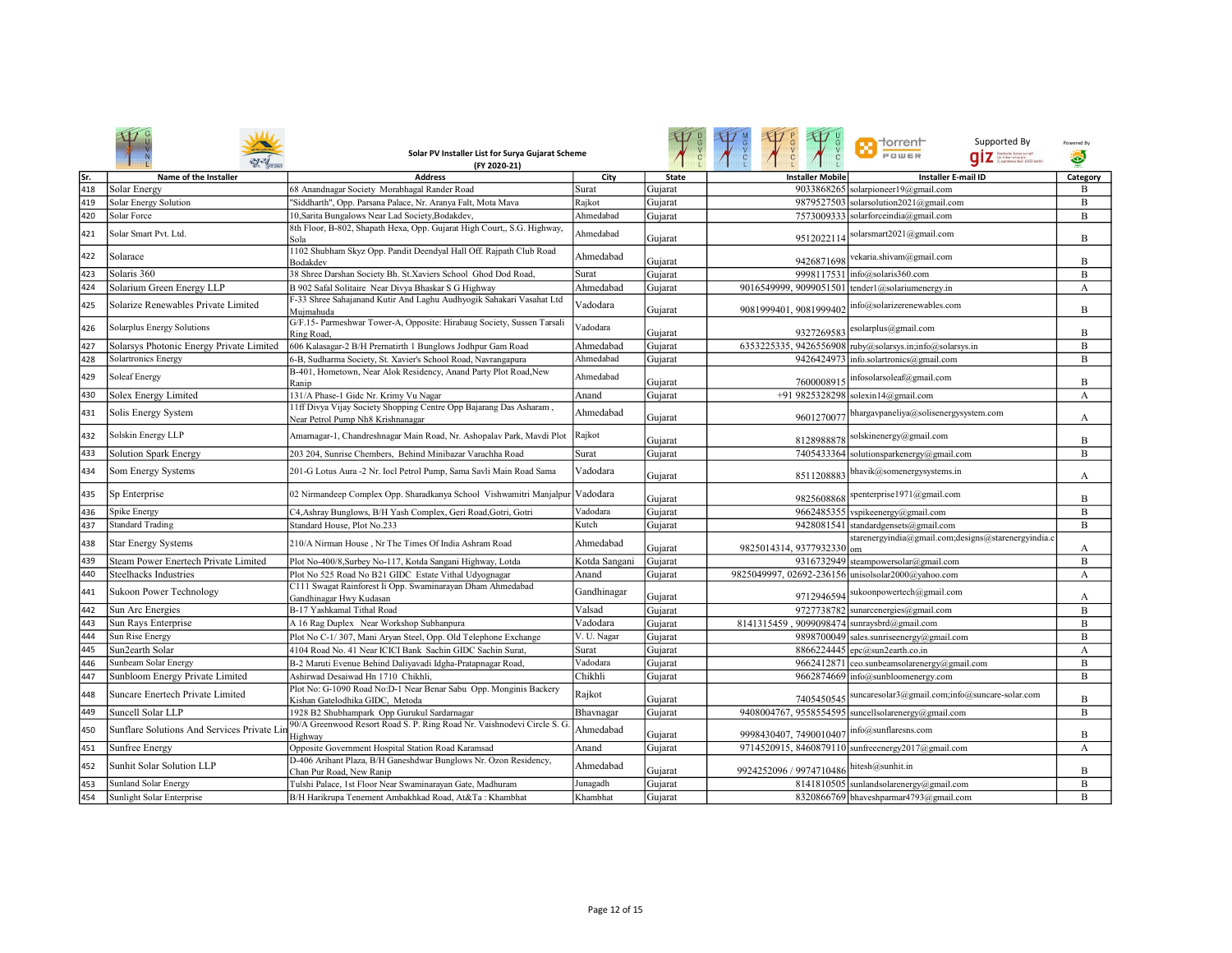|     |                                            | Solar PV Installer List for Surya Gujarat Scheme<br>(FY 2020-21)                                            |             |              | LOC                                              | <b>T</b> dorrent<br>Supported By<br>POWER<br>.<br>Grinteratemie<br>Zusammeastei: (612) Embl | Powered By |
|-----|--------------------------------------------|-------------------------------------------------------------------------------------------------------------|-------------|--------------|--------------------------------------------------|---------------------------------------------------------------------------------------------|------------|
| Sr. | Name of the Installer                      | <b>Address</b>                                                                                              | City        | <b>State</b> | <b>Installer Mobile</b>                          | <b>Installer E-mail ID</b>                                                                  | Category   |
| 455 | Sunmicra Renewable Energy                  | 311.Sunrise Mall.Near Mansi Circle., Vastrapur                                                              | Ahmedabad   | Gujarat      | 9537285686,7990662677 info@sunmicra.co.in        |                                                                                             | A          |
| 456 | Sunnovative Solar Energy Solution Pvt. Ltd | 1, Tirupati Ind. Area, Opp. Jagdish Auto, Ravidip Elco, Behind Gokuldham<br>Road, Mavdi, 150 Foot Ring Road | Rajkot      | Gujarat      | 8153819531                                       | ravi@sunnovative.com                                                                        | B          |
| 457 | Sunpay Renewable Energy LLP                | Behind Gayatri Temple Rd, At Po Deesa,                                                                      | Deesa       | Gujarat      |                                                  | 7383171515 urvesh@sunpays.in                                                                | B          |
| 458 | Sunplug Technologies LLP                   | B/180electronic Estate Sec 25,                                                                              | Gandhinagar | Gujarat      |                                                  | 9427020496 hnchavda87@gmail.com;sunplugtech@gmail.com                                       | B          |
| 459 | <b>Sunpower Energy</b>                     | Compound of Imandar Industries, Behind Dharam Weigh Bridge, Makansar                                        | Morbi       | Gujarat      |                                                  | 7405095299 sunpowerenergy.solar@gmail.com                                                   | B          |
| 460 | <b>Sunpower Energy Systems</b>             | 201 S1 S2 Survey No 120 Nh8a Meghpar, Borichi                                                               | Gandhidham  | Gujarat      |                                                  | 9099277377 sunpowerskutch@gmail.com                                                         | A          |
| 461 | <b>Sunrays Energy</b>                      | Danapith, Main Bazar,, Palitana-364270, Palitana                                                            | Palitana    | Gujarat      |                                                  | 8780555030 sunraysenergy@yahoo.com                                                          | B          |
| 462 | Sunsafe Infra Services                     | 210, Second Floor, Mahadev Comm Complex Ramol Road                                                          | Ahmedabad   | Gujarat      |                                                  | 8668456813 info@sunsafe.in                                                                  | B          |
| 463 | Sunshree Solar                             | Ground Floor, 26, Alankar Row House Near Tulsi Residency, Ved Road                                          | Surat       | Gujarat      | 7878150007                                       | sunshreesolar@gmail.com                                                                     | B          |
| 464 | Sunsky Solar                               | 06 Center Point Nr. Patel Park Soc. Yogichowk To Simadagam Road<br>Simada                                   | Surat       | Gujarat      | 9727518665                                       | trdesai@sunskysolar.co.in                                                                   | B          |
| 465 | <b>Sunsnatch Solutions LLP</b>             | 206 S B Centre Besides Apple Hospital, Udhana Darwaja Ring Road                                             | Surat       | Gujarat      |                                                  | 7698536878 monark.sunsnatch@gmail.com                                                       | A          |
| 466 | Suntech Energy                             | Ground Floorshop No.8laxmivishnu Complex Highway 2 Road                                                     | Deodar      | Gujarat      |                                                  | 7383932396 sales@suntechenergy.co.in                                                        | B          |
| 467 | Surya International                        | 4 Milan Industrial Park, Chhani Jakat Naka                                                                  | Vadodara    | Gujarat      |                                                  | 9825802298 suryavishnu159@yahoo.com                                                         | А          |
| 468 | Surya Solar And Waters                     | F-U-1 Om Shailabh Complex Opp. Sanjivani Hospital, Near Ahmedabad<br>Mall, Vastrapur Lake, Vastrapur        | Ahmedabad   | Gujarat      |                                                  | 8128658620 romitpatel265@gmail.com                                                          | А          |
| 469 | Surya Urja Systems                         | 11, Goverdhan Chembers Anand Sojitra Road, Opp. Pooja Estate, Vittal<br>Udhvognagar                         | Anand       | Gujarat      | 9824276142                                       | suryaurjasystems@gmail.com                                                                  | A          |
| 470 | Suryakamal Infra Private Limited           | 1007, Elite Business Hub, Opp. Shapath Hexa, Sola                                                           | Ahmedabad   | Gujarat      | 9727756866 nfra.com                              | sales@suryakamalinfra.com;manoj.patel@suryakamali                                           | А          |
| 471 | Survance Solar                             | Street No 8, Suraj, Shri Ranchhodnagar Society, Pedak Road                                                  | Rajkot      | Gujarat      |                                                  | 9664504655 suryancesolar@gmail.com                                                          | B          |
| 472 | Suryase Energy                             | Shop No. 1, Radhika Apparment, Bhoval                                                                       | Bharuch     | Gujarat      |                                                  | 9662047390 suryaseenergy@gmail.com                                                          | B          |
| 473 | Sutarias Solutions Private Limited         | 25 Sampat Park Society Bhd Utkarsh School Race Course                                                       | Vadodara    | Gujarat      | 9099510408, 7600292379 sspl.hasmukh@gmail.com    |                                                                                             | B          |
| 474 | <b>Svvr Power</b>                          | T4 Gayatri App Near Shantaram Hall Near Nirnaynagar Garnala<br>Nirnaynagar                                  | Ahmedabad   | Gujarat      | 9099034243                                       | shreesvvr@yahoo.com, udayrushi9@gmail.com                                                   | B          |
| 475 | Swami Energy                               | 104 Akash Complex B/H City Bank C G Road Navrangpura,                                                       | Ahmedabad   | Gujarat      |                                                  | 9725451293 jigar@swamienergy.com                                                            | B          |
| 476 | Swami Integrator And Consultants LLP       | 215 2nd Yogi Arcade Near Pramukhchhaya Society Yogi Chowk                                                   | Surat       | Gujarat      | 8980800743                                       | sanjib@swamisolar.com, pritesh@swamisolar.com                                               | A          |
| 477 | <b>Synchro Electricals</b>                 | Shed No.1, Street No. 4 Next To Somnath Weigh Bridge, Somnath<br>Industrial Area, Kothariya                 | Rajkot      | Gujarat      | 9106374391                                       | synchroelectricalrajkot@gmail.com                                                           | B          |
| 478 | System Level Solutions (India) Pvt. Ltd.   | Plot-32 Zone-D/4phase-1 GIDC Estate                                                                         | Anand       | Gujarat      |                                                  | 9825523784, 9316731288 energy@slscorp.com; sales@getsunsights.com                           | B          |
| 479 | Taiyo Solar System Integrator LLP          | 5th Floor Vrundavan Enclave Nr. Aec Cross Road, Naranpura                                                   | Ahmedabad   | Gujarat      |                                                  | 9974839830, 9825324580 info@taiyosolar.co.in;cjs1964@gmail.com                              | A          |
| 480 | <b>Tatsat Nrgs</b>                         | C-22dhanlaxmi Society Karelibaug                                                                            | Vadodara    | Gujarat      | 9408428787, 7984576567 tatsatnrgs@gmail.com      |                                                                                             | B          |
| 481 | <b>Techno Assyst Engineers</b>             | 43 Harbholanath Park 2 Mahadevnagar Vastral Road                                                            | Ahmedabad   | Gujarat      |                                                  | 9725022866 technoassystengineers@gmail.com                                                  | B          |
| 482 | <b>Techno Electronics</b>                  | 2797. Sheth G.T.Road, Mandvi                                                                                | Mandvi      | Gujarat      |                                                  | 9825236894 shahmehulk@hotmail.com                                                           | B          |
| 483 | <b>Technocell Industrial Services</b>      | B/16 Shyam Residency Tp-13 Chhani Jakatnaka                                                                 | Vadodara    | Gujarat      |                                                  | 6351771893, 9979348446 technocellindustrialservices@gmail.com                               | B          |
| 484 | Technogoods Enterprises                    | 40 Shantikunj Vadtal Road, At Bakrol                                                                        | Anand       | Gujarat      | 9904709693, 9904709695                           | technogoods@outlook.com;kb.2013@outlook.com                                                 | B          |
| 485 | Techsun Solar                              | A-701 Nakshtra Habitate Near Vishwamitry Township, Manjalpur                                                | Vadodara    | Gujarat      | 74051 11102, 7043731102 m                        | matolindia@gmail.com;prashantsolanki011@gmail.co                                            | А          |
| 486 | Techsunbio                                 | B-602banvari Residency, Opp Diamond Institute, Vesu                                                         | Surat       | Gujarat      | 9824767473, 8320752684 tejaspatel@techsunbio.com |                                                                                             | A          |
| 487 | Tej Energy LLP                             | Times Square-Ii B-308 Near Avlon Hotel Bodakdev                                                             | Ahmedabad   | Gujarat      |                                                  | 9426856508 vppatelindia@gmail.com                                                           | B          |
| 488 | The Nujum                                  | Block No. 1,2,3 Pl No. 39 40 41 Merulaxmi Society Chanakya Marg                                             | Surat       | Gujarat      |                                                  | 9375188422 yasirkandoi12@gmail.com                                                          | B          |
| 489 | The Solar City                             | Office No 09, 4th Floor, Nexus Connecting Hub Vasna Bhagli Road                                             | Vadodara    | Gujarat      |                                                  | 7046004411 info@thesolarcity.in                                                             | B          |
| 490 | The Wolt Techniques                        | K-201/202, Vishala Land Mark, Above Merigold Restaurant,, Nikol SP Ring<br>Road                             | Ahmedabad   | Gujarat      | 9898097222                                       | info@woltsolarproducts.com                                                                  | А          |
| 491 | Tirupati Solar                             | C/49 Chandralok Society Nr Jain Temple                                                                      | Vadodara    | Gujarat      | 9429255997, 7043343509 tirupatisolar@hotmail.com |                                                                                             | B          |
| 492 | <b>Titan Energy</b>                        | D-11 New Sankalp Complex Opp. Dr. Chikhaliya Hospital, S.T.Road                                             | Junagadh    | Gujarat      |                                                  | 9054825825 info@titanenergy.in                                                              | B          |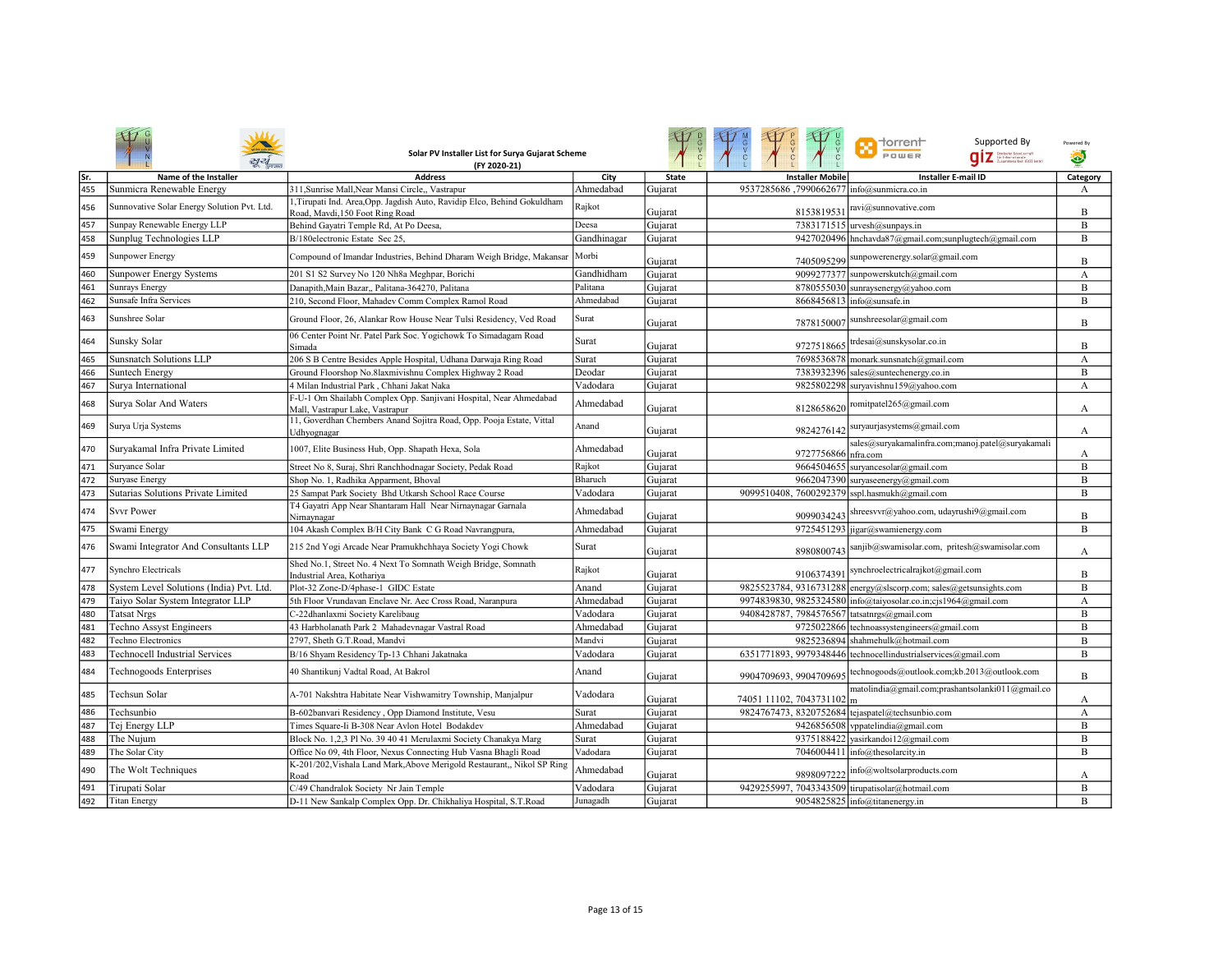|      |                                   | Solar PV Installer List for Surya Gujarat Scheme<br>(FY 2020-21)                                 |                |              |                                                       | n torrent<br>Supported By<br>POWER<br>Dzutschr Gesel.conaft<br>für Internationale<br>Zusammenarbeit (G12) Embi | Powered By<br>Ø |
|------|-----------------------------------|--------------------------------------------------------------------------------------------------|----------------|--------------|-------------------------------------------------------|----------------------------------------------------------------------------------------------------------------|-----------------|
| lSr. | Name of the Installer             | <b>Address</b>                                                                                   | City           | <b>State</b> | <b>Installer Mobile</b>                               | <b>Installer E-mail ID</b>                                                                                     | Category        |
| 493  | Touchcore Consultancy             | Gf-3ashray Complex Nr. Mehsananagar Nizampura                                                    | Vadodara       | Gujarat      | 9909284285                                            | touchcore27@gmail.com                                                                                          | B               |
| 494  | Trisha Infrastructure Limited     | Trisha62b Vishwas Colony, Jetalpur Road                                                          | Vadodara       | Gujarat      | 6358788351                                            | epc@trishagroup.com                                                                                            | A               |
| 495  | Trishla Electrical Solutions      | 303-Helios Galaxy Circle, Green City Rd                                                          | Surat          | Gujarat      | 8980026865, 8980026868                                | info@trishlaelectricals.com                                                                                    | A               |
| 496  | <b>Trom Industries Limited</b>    | 421, 4th Floor, Pramukh Tangent Sargasan                                                         | Gandhinagar    | Gujarat      |                                                       | 9081017444 jignesh@tromsolar.com                                                                               | A               |
| 497  | Tropical Solar Energy Pvt. Ltd.   | 104-105 Emerald Opp. Hotel Crown Navragpura, C.G.Road                                            | Ahmedabad      | Gujarat      | 9428510372, 8160023355 connect@tropicalsolar.in       |                                                                                                                | B               |
| 498  | Tru Value Solar Pvt Ltd           | 501 5th Floor R.K. Centre, Opposite Saffron Complex Fatehgunj                                    | Vadodara       | Gujarat      | 33777, 9898398994, 7043899789 truvaluesolar@gmail.com |                                                                                                                | A               |
| 499  | Tulsikamal Energy                 | 6/126 Chanakyapuri Ghatlodia,                                                                    | Ahmedabad      | Gujarat      |                                                       | 9898065128 yadavsagar8976@gmail.com                                                                            | B               |
| 500  | U R Energy (India) Pvt. Ltd.      | B/1 901-906 9th Floor, Palladium Behind Divya Bhaskar Press Corporate<br>Road Makarba            | Ahmedabad      | Gujarat      | 9512040439 and 9512040431                             | aasaxena@urenergyglobal.com                                                                                    | A               |
| 501  | Ukel Automation LLP               | Vraj Vihar Road, Behind Raneshwar Temple, Vasna Bhayli Road                                      | Vadodara       | Gujarat      |                                                       | 9998008889 ukelautomation@gmail.com                                                                            | B               |
| 502  | Uma Corporation                   | A-88, Suvidha Tenement, Bombay Conductor Ghodasar                                                | Ahmedabad      | Gujarat      |                                                       | 8140846666 info@zerolightbill.com                                                                              | B               |
| 503  | Umiya Enterprise                  | Gf 659 Pachhlo Vas Jodhpur Gam                                                                   | Ahmedabad      | Gujarat      |                                                       | 8866477430, 7573030179 umiya enterprise93@yahoo.in                                                             | A               |
| 504  | Umiya Enterprises                 | 519 Lalita Tower Dinesh Mill Road, B/H Railway Station,                                          | Vadodara       | Gujarat      | 9824340708, 9824027917 umiyabaroda@gmail.com          |                                                                                                                | B               |
| 505  | <b>Unique Electrical</b>          | A 107 2nd Floor Avdhutnagar Soc Near Dhanmora Katargam,                                          | Surat          | Gujarat      |                                                       | 8200558831 uniqueelectrical2016@gmail.com                                                                      | A               |
| 506  | Uniqueplus Solar Pvt. Ltd.        | Raw House No-24, Ekta Park Raw House, Nr.Gst Crossing, New Ranip                                 | Ahmedabad      | Gujarat      |                                                       | 9879609998 uniqueplussolar@gmail.com                                                                           | B               |
| 507  | Unity Energy Solution             | 104/First Floor Opp. Dmart Mall Uttarsanda Road Nadiad                                           | Nadiad         | Gujarat      |                                                       | 9099094027 unityenergysolution@gmail.com                                                                       | A               |
| 508  | <b>Upvoltage Solutions LLP</b>    | B/501 Rajshree Avenue Nr. Dinesh Hall, Ashram Road                                               | Ahmedabad      | Gujarat      | 7600019796, 8690397161 solar@upvoltage.co.in          |                                                                                                                | B               |
| 509  | Uratom Solar (India) Pvt. Ltd     | Survey No 752 P1 National Highway 27, Near Chordi Village                                        | Rajkot         | Gujarat      | 7359976599                                            | pv@uratom.com                                                                                                  | A               |
| 510  | Urjastrot Enterprise              | Ff-15 Bakrol Square Besides Vaibhav Cinema Bakrol Vidhyanagar Road<br>Bakrol                     | Anand          | Gujarat      | 9925445290                                            | urjastrotenterprise@gmail.com                                                                                  | А               |
| 511  | V S Industries                    | Senghani Complex, Shop No-1, S No 330/1 Nr. Cargo Circle, Opp Ioc<br>Pump, Bhuj-Madhapar Highway | Madhapar (Kutc | Gujarat      | 9909647727, 9428084722                                | info@vsindustry.in                                                                                             | А               |
| 512  | Vaati Power                       | 150 Feet Ring Road, Near Raiya Circle,                                                           | Rajkot         | Gujarat      |                                                       | 9714200400 vaatipower@gmail.com                                                                                | B               |
| 513  | Vaghasia Hitesh B                 | Shop G 9 Near Pgvcl Office Dhoraji Road Jetpur                                                   | Jatpur         | Gujarat      |                                                       | 9824073121 vaghasiahitesh19@gmail.com                                                                          | B               |
| 514  | Vallabh Corporation               | T-19/3rd Floor, Sukan Mall, Nr. Rajsthan Hospital, Shahibag                                      | Ahmedabad      | Gujarat      |                                                       | 9173731826 infosolar@vallabhcorporation.com                                                                    | B               |
| 515  | Vardhan Sales                     | C-75 Matruchhaya Soc Varachha Chopati To Yogichowk Road Nana<br>Varachha                         | Surat          | Gujarat      | 9638136353 / 9512020932                               | vardhansolar91@gmail.com                                                                                       | А               |
| 516  | Vedanta Solar                     | B-405, Angan Flat, Opp. Royal Paradise, Nr. Rajput Samaj Wadi, Maneja                            | Vadodara       | Gujarat      | 8140233119                                            | info.vedantasolar@gmail.com                                                                                    | B               |
| 517  | Vee Secure                        | 311, Sunrise Mall, Near Mansi Cross Road Vastrapur,                                              | Ahmedabad      | Gujarat      | 9825070982                                            | veesecure.in@gmail.com                                                                                         | B               |
| 518  | Vide Energy                       | B/19 Revabhai Industrial Estate B/H Purvadeep Society, CTM                                       | Ahmedabad      | Gujarat      | 9712668268, 9998838508 videenergy@gmail.com           |                                                                                                                | $\overline{B}$  |
| 519  | Vidhya Solar Enterprise           | Plot No.176 Nr.Ramji Mandir At And Po.-Navi Shinol Ta.-Dhansura                                  | Dhansura       | Gujarat      |                                                       | 9408408311, 7069011101 vidhya.solar@gmail.com; info@vidhyasolar.com                                            | B               |
| 520  | Vimal Electronics                 | E-48-49, GIDC, Electronics Zone Sector-26                                                        | Gandhinagar    | Gujarat      |                                                       | 9099777176 kcpatel@vimalelectronics.com                                                                        | A               |
| 521  | Viraibhai Visubhai Khachar        | At Turkha Darbargadh                                                                             | Botad          | Gujarat      | 9898986662                                            | gchauhan17388@gmail.com                                                                                        | B               |
| 522  | Virat Construction Co             | Shri Sadguru Arcade 2nd Floor Office No. 201, Dhebar Road One Way Near<br>Jivan Commercial Bank  | Rajkot         | Gujarat      | 9909950605                                            | info@viratconstruction.com                                                                                     | А               |
| 523  | Vishwam Info                      | T-1/2 3rd Floor Shivam Arked Nr. Genius Public School Khalilpur Road                             | Junagadh       | Gujarat      | 9427183527,9662429376                                 | vishwaminfo@gmail.com                                                                                          | B               |
| 524  | Vitrag Enterprise                 | 302 sunshine Flatsbehind Maninagar Nanavarachha                                                  | Surat          | Gujarat      |                                                       | 8866709860 vitrag.enterprise@yahoo.com                                                                         | B               |
| 525  | Vivaan Infra                      | C/6 Jay Apartments Opp. Azad Society Ambawadi                                                    | Ahmedabad      | Gujarat      | 9512320606, 9512320909 info@vivaaninfra.in            |                                                                                                                | B               |
| 526  | Volcur Power Projects             | A-403, Synergy Tower, Nr. Vodafone House Corporate Road, Prahaladnagar Ahmedabad                 |                | Gujarat      | 9574797777                                            | volcurpowerprojects@gmail.com                                                                                  | B               |
| 527  | Volta Inc.                        | Om Udhyog Nagar, Plot No-54/3, Nr. Khokhadad River, Ring Road,<br>Kothariva                      | Rajkot         | Gujarat      | 8866589940                                            | gibsanramani@gmail.com                                                                                         | B               |
| 528  | Vraj Batteries And Power Solution | Behind Bhaily Rly Station Vadodara Padra Road                                                    | Vadodara       | Gujarat      |                                                       | 9925084825 virajsolar24@gmail.com                                                                              | B               |
| 529  | Vrg Energy India Pvt. Ltd.        | G-2119 Nr. Galaxy Stamping, Kadvani Forge Road, Kishan Gate-2 Metoda<br>GIDC                     | Rajkot         | Gujarat      | 7046047477                                            | info@vrgenergy.com                                                                                             | А               |
| 530  | <b>Vtech Engineers</b>            | 504-B Primium House, Opp. Gandhigram, Rly Station 8/4 Handloom House                             | Ahmedabad      | Gujarat      |                                                       | 9923870005 vtech.engrs@gmail.com                                                                               | A               |
| 531  | Weagle Impex                      | Usha Kiran, Moti Tanki Chowk,                                                                    | Rajkot         | Gujarat      |                                                       | 9613396134 weagleimpex@gmail.com                                                                               | B               |